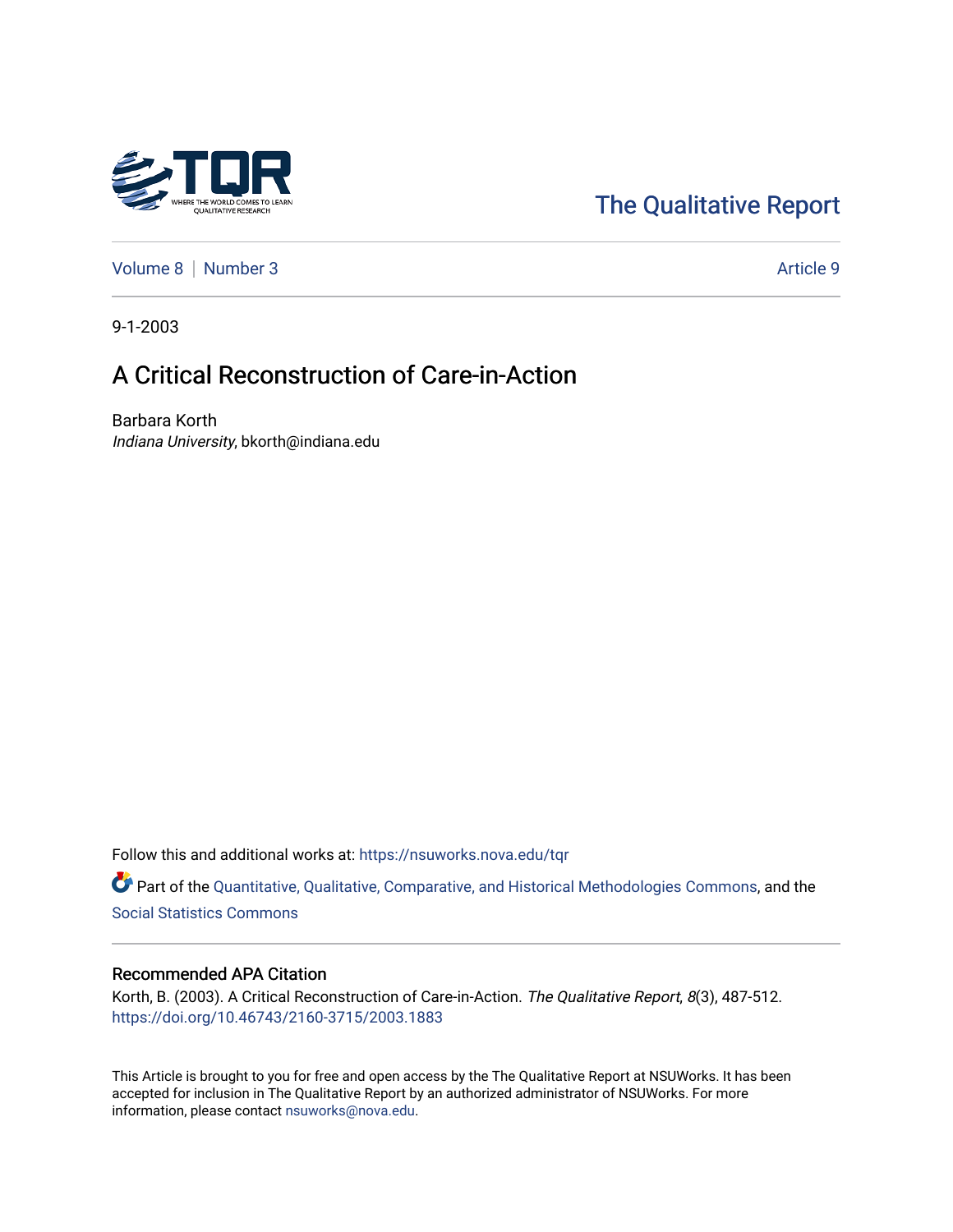

## A Critical Reconstruction of Care-in-Action

#### Abstract

This paper uses the findings of a critical ethnography studying the interactions of adult colleagues (Korth, 1998) to propose a critical approach to care theory and research. The argument proceeds from Jaggar's (1995) critique of the scholarship on care. Her criticism voices concerns regarding the lack of attention to the justificatory potential of care research/theory and the over-dependence on particularities. This paper provides one set of responses capable of addressing these concerns and of reformulating the concerns into a more complex conceptualization of care. The resulting analysis implies a theory of care as a pragmatic-communicative construct, one that is more precise, but compatible with the interpersonal rationality to which Noddings (1991) attributes caring. Care emerges as a communicative act with a complex but definitive horizon structure. Care did not reconstruct from on-going interactions as a simple intention, nor a feeling, nor anything extra-rational or non-rational. This approach to understanding caring locates Jaggars concerns within the interpretive life of interactants. The papers specific contributions include exemplifying a refined analysis of care-in-action, articulating a meta-theory useful for the theory and study of care, introducing a typology of caring acts, demonstrating the critical potential of care research, and illustrating the connection between critique and justification.

#### Keywords

Care, Jaggar, Noddings, Critical Ethnography, Justification, and Critique

#### Creative Commons License



This work is licensed under a [Creative Commons Attribution-Noncommercial-Share Alike 4.0 License](https://creativecommons.org/licenses/by-nc-sa/4.0/).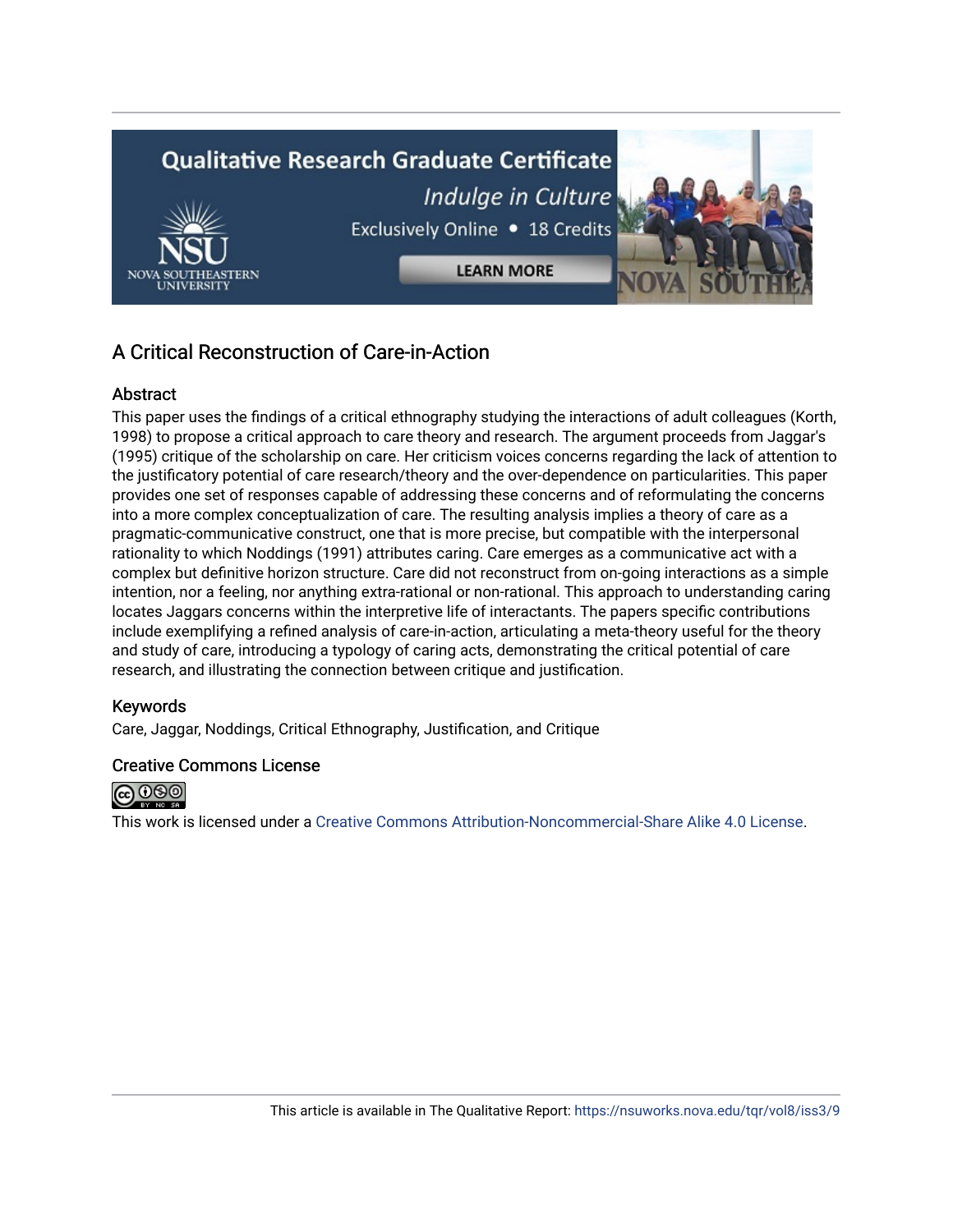# **A Critical Reconstruction of Care-in-Action**

## **Barbara Korth**

Indiana University, Bloomington, Indiana, USA

*This paper uses the findings of a critical ethnography studying the interactions of adult colleagues (Korth, 1998) to propose a critical approach to care theory and research. The argument proceeds from Jaggar's (1995) critique of the scholarship on care. Her criticism voices concerns regarding the lack of attention to the justificatory potential of care research/theory and the over-dependence on particularities. This paper provides one set of responses capable of addressing these concerns and of reformulating the concerns into a more complex conceptualization of care. The resulting analysis implies a theory of care as a pragmaticcommunicative construct—one that is more precise, but compatible with the interpersonal rationality to which Noddings (1991) attributes caring. Care emerges as a communicative act with a complex but definitive horizon structure. Care did not reconstruct from on-going interactions as a simple intention, nor a feeling, nor anything extra-rational or non-rational. This approach to understanding caring locates Jaggar's concerns within the interpretive life of interactants. The paper's specific contributions include exemplifying a refined analysis of care-in-action, articulating a metatheory useful for the theory and study of care, introducing a typology of caring acts, demonstrating the critical potential of care research, and illustrating the connection between critique and justification. Key words: Care, Jaggar, Noddings, Critical Ethnography, Justification, and Critique* 

### **A Contribution to Care Theory and Research**

I spent a year involved in an ethnographic study of a group of colleagues associated with a Local University. The purpose of that study was to understand and describe ways in which members of a long-standing adult collegial friendship group negotiated and coordinated their individuation within the context of group-constructed identities. For example, I was interested in the fluid, negotiated and/or static nature of individual identities in relation to group dynamics and identities. It became clear, early on, that caring interactions were importantly connected to the negotiation and coordination of individuation and group solidarity. Thus, the findings generated through the original purpose of the study drew me toward a new interest in naturalisticallyoccurring acts of care—the way people in the group cared for one another through their interactions.

I used a critical methodology (Carspecken, 1996) to conduct this qualitative study of an intact group of adult university colleagues. I collected data through multiple observations of typical group get-togethers and subsequent group interviews and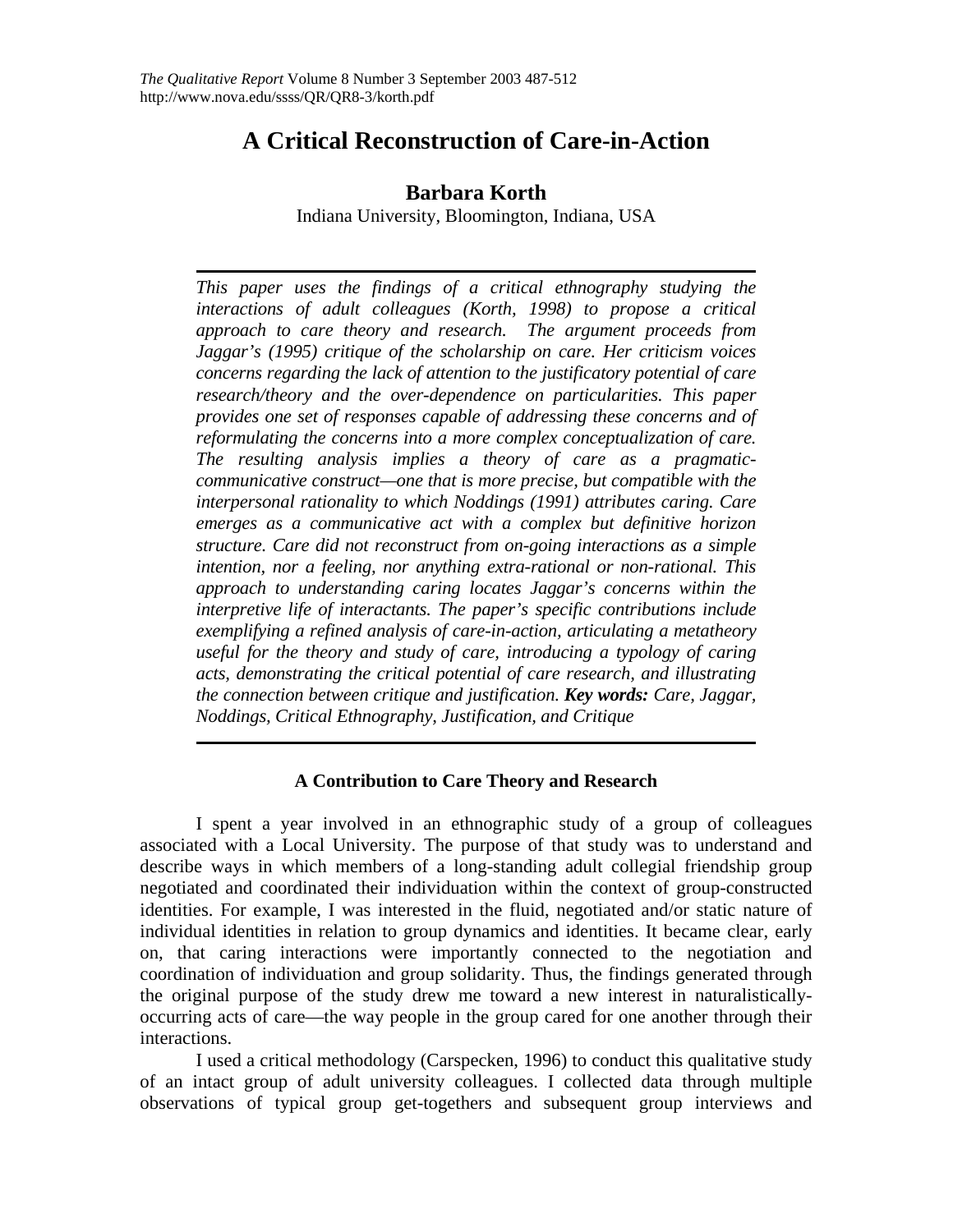individual interviews. I dialogued with the group and presented them with findings and analyses. I obtained their feedback and engaged in interactions with them regarding the findings. The group I studied was initially established through their involvement with a Local University (LU). At the time of the study, this group of people (all given pseudonyms) had been LU companions for about ten years. I had been peripherally involved with them for nearly seven years. The friendship group consisted of one married couple (Jan and Jim), a widow and her son (Helen and Stan), and two other adult males (Grant and Peter). At the time of the study, Helen, Jim, Grant, and Peter were professors at LU. I was also teaching there. Jan and I had been graduate students together at the University in previous years. Stan was presently a student there.

Using that ethnography, the purpose of this paper is to provide an initial description of a critical approach to the theory and study of care in order to illustrate the potential contribution such an approach offers to care theory and research, assuming that there is a dialogic relationship between theory and research. My findings, while interesting, are intended here to exemplify the potential of a critical approach which in turn contributes to relevant theory of care and human interaction. I have not developed the paper in such a way as to suggest you should apply the particular findings of how this group cared for one another to other groups. Rather, I am hoping that the analysis and corresponding structures of care can indicate the merits of this approach to the study of care in a variety of different contexts and groups.

As I analyzed the data, very familiar patterns of caring caught my attention; patterns that included the kind of interactions Peter described during an interview on group dynamics.

Well, if a joke doesn't come. You know, you start working on a joke or you start working on a line that you think is going to be clever and, and it just falls flat. And the good graces of the people, that's interesting to watch. [Spoken as if this just occurred to him.] They usually will come in with some other comment or build on what you've said. There'll be a pause or something for me and, like I've lost my line or something and, and then, they'll just move on to another discussion. They won't let you sit there and twist in the wind for too long. (Peter)

Peter is explaining how friends who joke together will take care of him when he can't come up with a line within the tacitly understood time allowed or within the content parameters of the interaction, also tacitly understood. Such kinds of care allowed Peter not to forfeit a witty identity and not to feel uncomfortable through a weak joking performance. This was one of several ways these friends took care of one another. I found that their caring activities depended on recognizing meaning within the interactive contexts. The link between caring and meaning was intersubjective in nature and provided an empirical-theoretical explanation for the coordination of some social acts.

In most of the academic discourse on care, the relationship between meaning and caring has emerged only implicitly. (Jaggar's, 1995 critique is an exception to this.) Care has not been satisfactorily examined as a meaning-imparting, coordinating feature of typical social interactions. Present conceptualizations of care would miss acts like the one Peter talked about.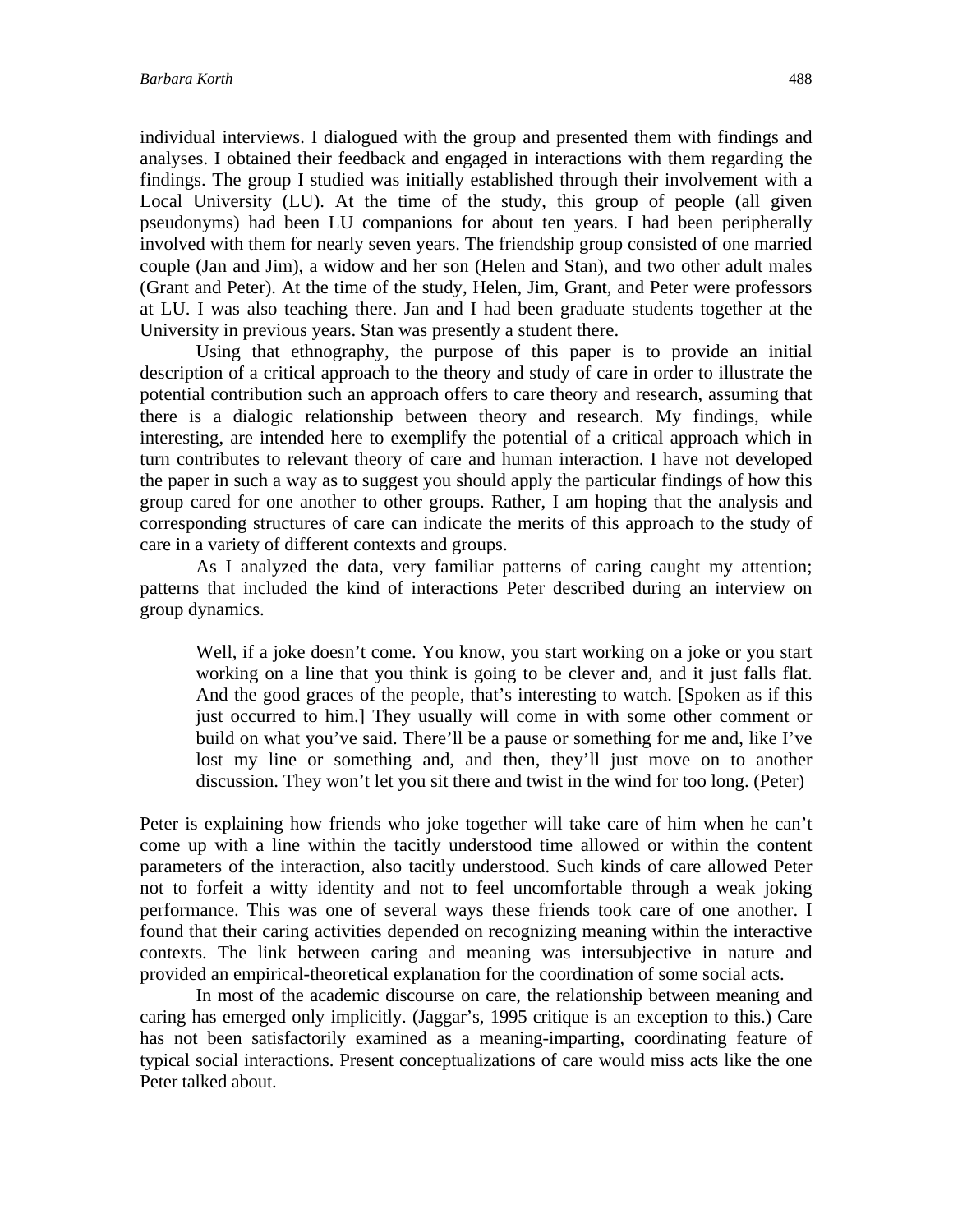The published discourse on care (Gilligan, 1977; Tronto, 1987; for examples) was developed within the hegemony of reason (with care being pitted against reason) and within the hegemony of gender (with care being cast as feminine and reason being cast as masculine). The genderization of reason and care took a new form during the past two decades when it manifested as a distinction between justice and care; justice being a concept embedded within the conflation of masculinity and rationality, care being a concept embedded within the conflation of femininity and nurturance (Sochting, Skoe, & Marcia, 1994; Wood 1992; Beauboeuf, 1999). Various recapitulations of a set of analogously related dichotomies can still be found running through modern approaches to the study and theory of *care.* The set forms a core structure through which fundamental issues in the study of *care* have emerged. The core structure includes, but is not limited to, the following: female versus male forms of morality and rationality; private versus public domains; contextual versus abstract thinking; and particularism versus universalism.

Some of these dichotomies have prematurely taken on nearly-ontological status in many recent studies—producing a priori foreclosure with respect to the core structure. The result has been a significant limitation in the capacity to conceptualize *care* in ways that might transcend this set of dichotomously-related terms. Even though Gilligan's and Noddings' works (1977, 1982 and 1991, 1992, 2000 respectively) were specifically aimed at critiquing the hegemony in western theorizing, reiterations of that hegemony have persisted because most of the arguments have been organized through the same orienting structures. It is possible to understand *care* in ways that burst through the hegemony in the discourse without ignoring the complexities pointed toward by those dichotomies (Tronto, 1987; Vogt, 2002) and without silencing any relevant inequalities.

What I outlined in the paragraphs above is the basic relationship that has ensued between theory and studies on care. There are several people trying to work out theoretical problems associated with conceptualizing care and understanding (and explaining) care as social phenomena (Benhabib, 1992; Blum, 1994; Hey, 1997; Walker, 1995). Most of these theorists of the last decades are writing in the domain of moral theory or ethics with some extension into political theory. Some of these theories have been individual-focused (as in theories of human development or moral perception) and others have been society-focused (as in theories of political subjugation). Often times, studies have been conducted that are in the first place linked to a particular conceptualization of care, thus producing the kind of a priori foreclosure I mentioned above. Another tendency in the studies is to focus on domains of "caring" work (Hatton & Noddings, 2002; Noddings, 1989). For example, there are a number of studies conducted in education (Collinson, Killeavy, & Stephenson, 1999; Goldstein, 1998; Kropoewnicki & Shapiro, 2001; Noddings, 1995). From these studies, particular professional practices have developed. In education, there is now a set of practices known as "caring pedagogies" (Eaker-Rich & Galen, 1996; Goldstein, 1998; Jones, Pang, Rodriguez, 2001; Noddings, 1995; Noddings, 1992; Ryden, 2001). Most of the research aimed at studying care takes up the conceptual dichotomies previously mentioned and locates them within the realm of a specific domain of social life.

My study is of an adult mixed-gender, collegial friendship group that gathered through participants' association with the Local University (LU). It is not a study of professional practice, but does involve professional friendships. I did not begin with a theory of care already in place, but rather with a theory of human meaningful action. I did not assume the set of core dichotomies which has tended to serve as starting points for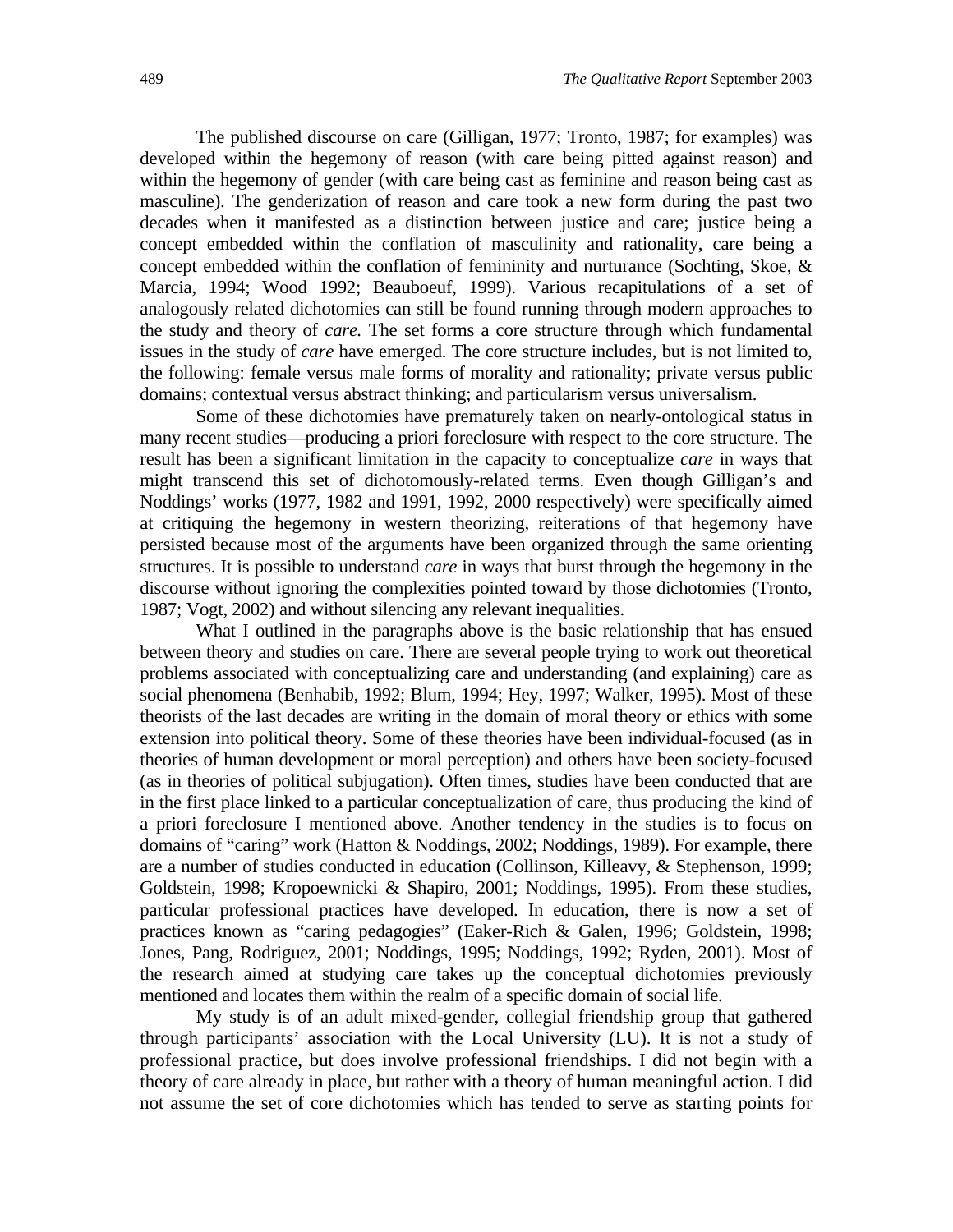others' research. In my own work, I described care as both a pragmatic canopy for coordinating interactions and as acts themselves (Korth, 1998). This approach resulted in understanding care as it was meaningfully constructed through the everyday activities of the participants, hence the phrase care-in-action free of a priori assumptions embedded in the core dichotomous structure outlined above.

By reconstructing care as it was enacted among a group of university colleagues, I was able to articulate a typology of caring activities and probe more deeply into the structures of care-in-action. The resulting analysis implies a theory of care as a pragmatic-communicative construct—one that is more precise, but compatible with the interpersonal rationality to which Noddings attributes caring (1991). Care emerges as a communicative act with a complex but definitive horizon structure. Care did not reconstruct from on-going interactions as a simple intention, nor a feeling, nor anything extra-rational or non-rational and therefore did not easily presuppose one side of analogous terms in the core structure of dichotomies. Thus, part of the critical potential of this study rested in its capacity to provide a worthy contribution to the existing discourse on care theory.

 Alison Jaggar (1995) recently reviewed the voices and perspectives on care and she identified two important weaknesses in the present conceptualizations of care thinking. The first weakness she considered is that the theories lack justificatory attention. Jaggar described "justificatory" in terms of *being able to* justify the appropriate identification of needs one addresses through caring acts. The scant attention given questions of justification minimally suggests that the extent to which the one being caredfor can help to validate the identification of needs and the delivery of care-services has been ignored. Likewise, Walker (1995) argued that the identification of needs and the evaluation of the effects be validated through dialogue with the one being cared-for. This would, at least, entail examining how the caring is interpreted and experienced by the one(s) for whom the caring is focused.

According to Jaggar, the lack of attention to justificatory issues results in insufficient conceptualizing. On example of a conceptual limitation is thinking of occurrences of care as a bounded dyad. She wrote, "These examples [codependency was one] demonstrate clearly that so long as care thinking focuses exclusively on the carer/cared-for dyad [reference to Noddings' analysis of caring encounters], it cannot reliably access the adequacy and appropriateness of responses that claim to be caring" (1995, p. 192). Jaggar pointed the way out of this weakness when she wrote, "I suggest that claims to care, like other perceptual and moral claims, can be justified only by widening the circle of intersubjective validation" (1995, p. 193). According to Habermas (1984, 1987), intersubjective validation has justification located internal to meaningful action.

This specific weakness, as articulated by Jaggar, can be adequately addressed through Habermas's Theory of Communicative Action (1984, 1987). He outlined the inherent connection between understanding, intersubjectivity, and validity. Justification is the always-possible articulation of what people understand when an act makes sense to them. Justification, then, is implicit in the connection between understanding, intersubjectivity, and validity.

My empirical work provides one example of an opportunity to apply Habermas and respond to Jaggar's concern (for another example see Graham & Pajares, 1997). I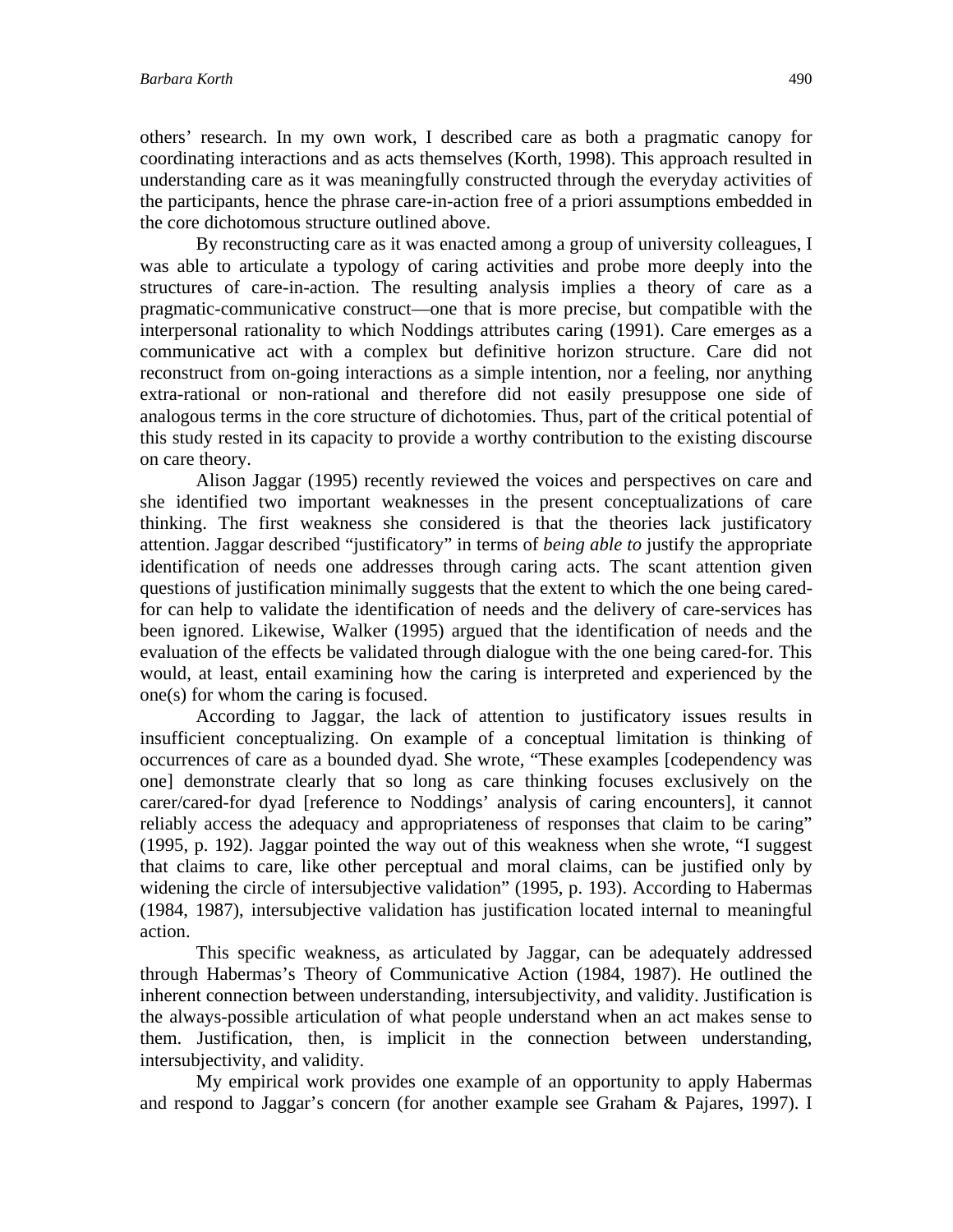reconstructed naturalistically occurring acts of care in pragmatic-communicative terms – terms that can articulate how actors' caring was intersubjectively valid (and meaningful) for them. Moreover, doing this was one way to burst through the gendered distinction between justice and care. This is because the refined, differentiated form of articulation available through analysis of meaning does not insist on a separation between care and justice and rather digs underneath the meaning of caring acts to find multiple valid strands of meaning, more complex than simple dichotomies can adequately capture.

 Jaggar identified a second weakness of care thinking as it has been recently developed: the overdependence on the specificities of particular caring situations to the unfortunate exclusion of the simultaneously-evidenced general features of care. She wrote that interest in the highly particular "diverted" attention away from the "social institutions and groupings that give them [those particular encounters with caring] their structure and much of their meaning" (1995, p. 194). Jaggar compared the social structure in care theory to the frame of a picture: "one must be aware if it in some sense but pays little direct attention to it" (1995, p. 195). She counts it as a weakness of care theory that more attention is not give to the "frame," although she assumes that one cannot focus on both the "picture" and the "frame" simultaneously.

Studies of care and the development of related theories that employ reconstructive horizon analysis need not be limited to the most explicit of meaningful content in particular caring encounters. To use Jaggar's metaphor, the frame would be entailed in understanding both the picture and that this IS a picture. Both the frame and picture are holistically grasped and reconstructively accessible as part of the constitution of meaning as it is shared among interactants. A critical, qualitative approach to care is capable of articulating both the particularistic and the more general features of care-in-action precisely because the approach is about meaning and meaning often entails grasping, at least tacitly, both the particularistic and the general features of meaningful acts. Meaningful acts are always reconstructively understood from within their sociocultural milieu and not in isolation from that context. My paper illustrates how very particular findings simultaneously instantiate structures that extend more generally beyond those same particularities to implicate their social constitution.

Jaggar's point also compels one to examine institutions, power and money, and those social effects of caring that extend beyond the face-to-face experience. Critical methods and metatheory can provide tools for examining *care* as it is operationally employed in welfare policy, educational institutions, legal policies (e.g. family law), and so forth. My study did not extend to institutions because of time and energy constraints, not because of metatheoretical or methodological constraints.

Recent reviews of care theories can be found in many places (Jaggar, 1995; Korth, 1999; Vogt, 2002), but Jaggar's critique is most relevant to core dilemmas in care theory and so I use it as my starting point in this paper. Her critique reveals an opening in care theory within which a critical approach can fit. Following this introduction, the paper has two main sections: (1) Care-in-Action: Metatheory and Method, and (2) Carein-Action: Findings. After these sections I conclude by noting relevant contributions to care theory and research. The bulk of the paper is dedicated to the second of the two main subsections. This section exemplifies a new approach to the study and conceptualization of care – a typology of care-in-action. The reformulation demonstrates one possible set of responses to Jaggar's concerns.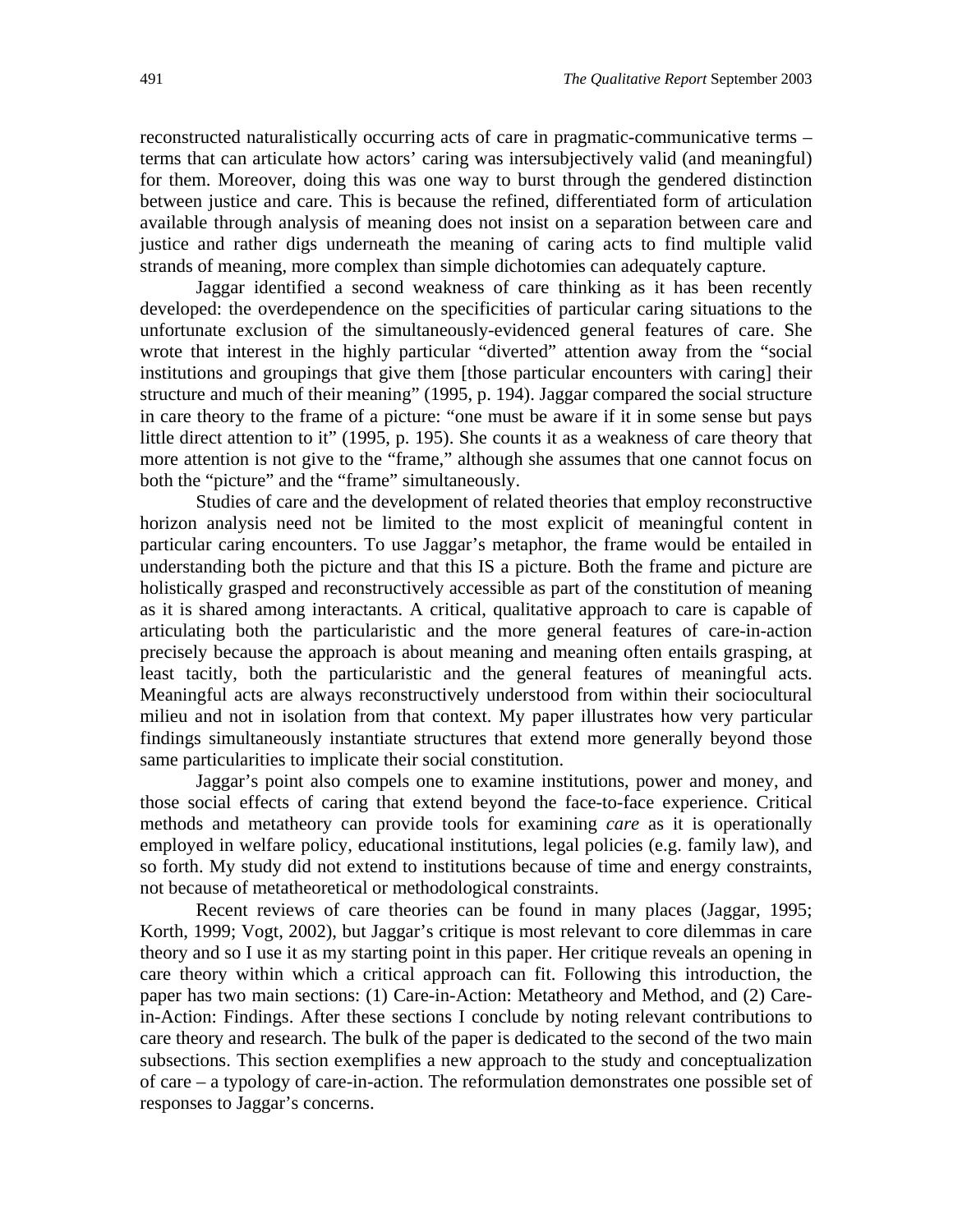#### **Care-in-Action: Metatheory and Method**

 I relied on a host of insights articulated in Habermas's Theory of Communicative Action (1984, 1987) and Carspecken's Pragmatic Horizon Theory (1993, 1996, 1999) as metatheory. I singled out three to include here: intersubjectivity, rationality, and typification. These insights were crucial to my analysis of care as it was pragmaticcommunicatively structured through the everyday interactions of the group.

#### **Intersubjectivity and Rationality**

 Both Habermas (1984, 1987) and Carspecken (especially 1999) used Mead (1934) to derive a working concept of intersubjectivity. Intersubjectivity involves root positiontaking with respect to symbols. That is, intersubjectivity is, by its nature, a shared grasp of various internally-possible positions (first, second, third, singular, plural) with respect to symbols – symbols being words, nonverbal gestures, images, and embodied responses. Carspecken described it like this, "By *intersubjectivity* I am referring to the prereflective structures that (1) take the existence of other subjects as a given, and (2) constitute experience through the process of position-taking with other subjects at various levels that begin with a primordial form of position-taking always already completed" (1999, p. 123).

With meticulous attention to detail, Carspecken (1999) extended and rectified Mead's theory on the development of the significant symbol in order to more fully describe intersubjectivity as it is constituted and as it might be born through a significant symbol. For our purposes, a couple of clarifications are useful. First of all, intersubjectivity does not require identical interpretation of a shared symbol. Rather, intersubjectivity requires that "an interaction" constituted of multiple positions within a bounded range of possibilities is plausible. In other words, the concept of intersubjectivity has to do with the way meaning presupposes inherently-related social positions and not with a sense of transparency through which meaning might be identically mirrored across subjects. Secondly, the concept of intersubjectivity does not mean that the other in my interactions can be wholly reduced to my interpretation of her. I do not have complete access to the other. Instead, intersubjectivity is the capacity to presuppose another's position as related to all other possible positions in a possible interaction. Given a bounded range of interpretive possibilities, I can situate my understanding of the other and of myself and of the world within a negotiable, fallible interpretation – one responsive to the actual presence of the other and at least tacitly indicative of a relation between myself and the other.

 Habermas (1984, 1987) argued that meaning inheres *in intersubjectivity—*in understanding what must, at least implicitly, be grasped when social others interpret the act as sensible. Reasons which could be used to explain the sense of one's acts and the criteria for scrutinizing (and justifying) the validity of those always-already-possible reasons (validity claims) are simultaneously carried, at least implicitly, with every social act. In other words, the claims assumed through the act (which must be in place if any given act is to be taken as meaningful) are always already embedded in the act itself. "There is then a *fundamental connection between understanding communicative acts and constructing rational interpretations"* (Habermas, 1984, p. 114, emphasis added). In what Habermas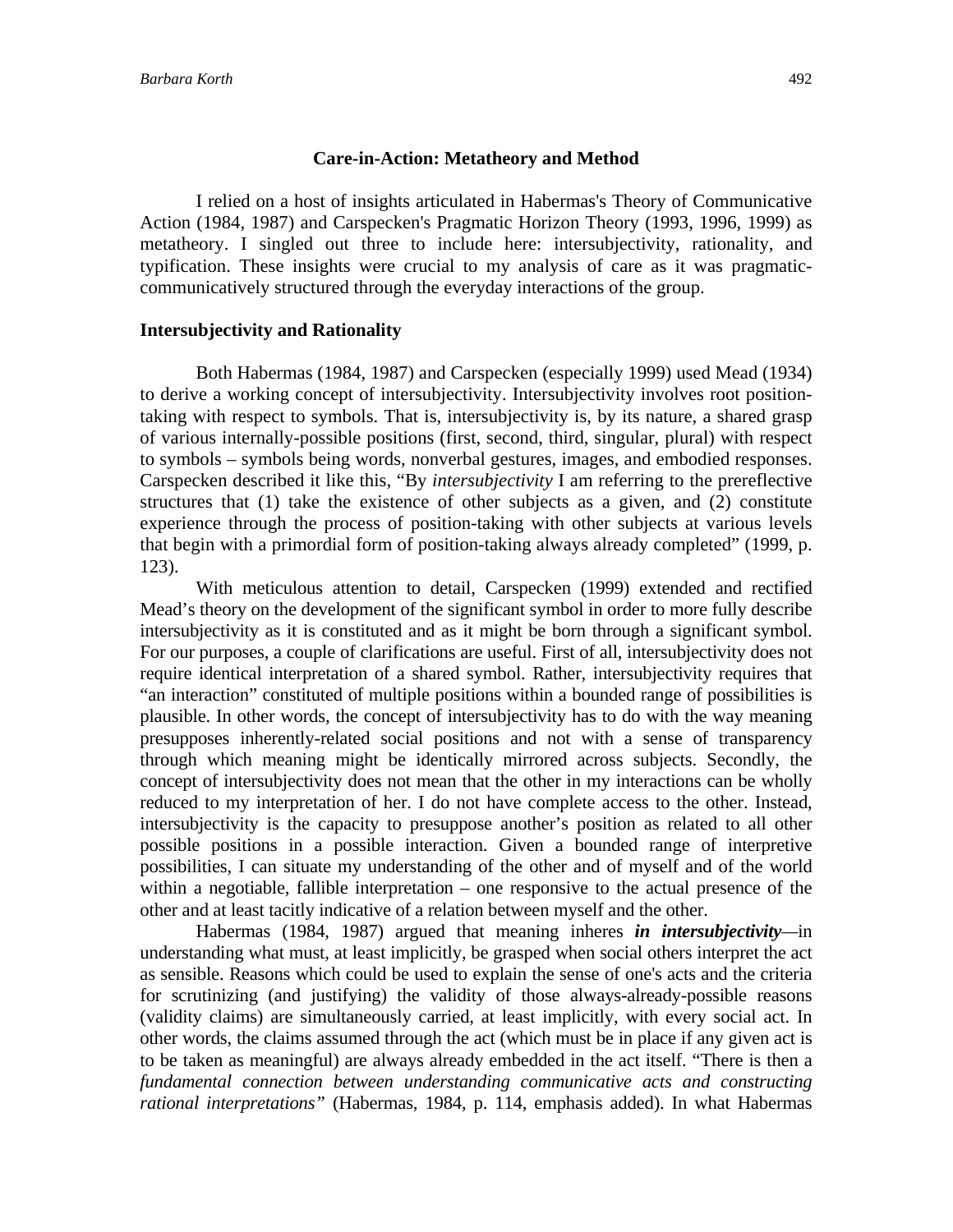calls "rationalized" societies; reasons and claims can be differentiated according to which presupposed ontological worlds they are oriented towards: the objective, subjective, and/or shared-social (normatively-regulated) worlds. This insight has extended our understanding of rationality beyond the boundaries of functionality and objectivity.

 Habermas asserted that acts oriented toward a presupposed objective world work through the principle of multiple access. These acts carry rational claims about "what is" and "what works." These kinds of claims have dominated the scientific discourse and much of the discourse on rationality. Objective claims are constituted of a third-person position. Habermas also suggested that meaning presupposes a normative world; a world comprised of social actors who inhabit roles and who take up normatively-regulated interactions. Following Carspecken (1996), we will extend Habermas's normative claims to include evaluative meanings. Thus, normative-evaluative claims reflect what the social group recognizes as worthy of being considered appropriate OR as good/bad and as right/wrong. Normative-evaluative claims are constituted of a second person position. Habermas also included a realm of privileged access in his definition of rationality. He suggested that participants' meaningful acts entail claims of presupposed subjective worlds; his or her internal world of feelings, desires, modes of being, and hopes. Because subjective claims work off the principle of privileged access, they must submit to questions of honesty and sincerity. Subjective claims are constituted of a first person position. Carspecken (1999) extended the categories of validity claims to include those constructed about one's identity or "identity claims." These claims represent a fusion of normative and subjective claims not sufficiently captured through those independent categories. An identity claim looks like this: "I am a trustworthy friend".

#### **Typifications and Pragmatic Horizon Theory**

Carspecken (1993a, 1996, and 1999) proposed a theory of pragmatic horizons that articulates naturalistic, intuitive processes of understanding through face-to-face interactions and is useful for a critical methodology. His insights regarding typifications and meaning horizons are especially important to my task of constructing a pragmatic approach to the study of care. These are summarized below.

 Various possibilities for action, interpretation, and expectation comprise *typifications*. More precisely, **typifications** are **recognized social situations** (for example, walking into a coffee shop where you have planned to meet a friend), which are, at first, **holistically and intuitively grasped.** Typifications are in place "the moment an interactive context becomes meaningful to us (Carspecken, 1993a, p. 212)." One typification may even be fused or nested with other typifications. Actors assume that typifications are tacitly shared with others in their social group. So within the context of "walking into a coffee shop to meet a friend," there are a host of tacitly shared expectations and preunderstandings about the possibilities which might unfold as meaningful. These can shift as new or refined typifications come into play. Maybe, my friend has planned a surprise party for me and I walk into the coffee shop to find that a host of co-workers and friends have convened to celebrate my birthday. A new typification is immediately at play.

 Using the concept typification gives us a way of talking about the intersubjective grasp of particular social situations. It will be helpful to work through an example. During a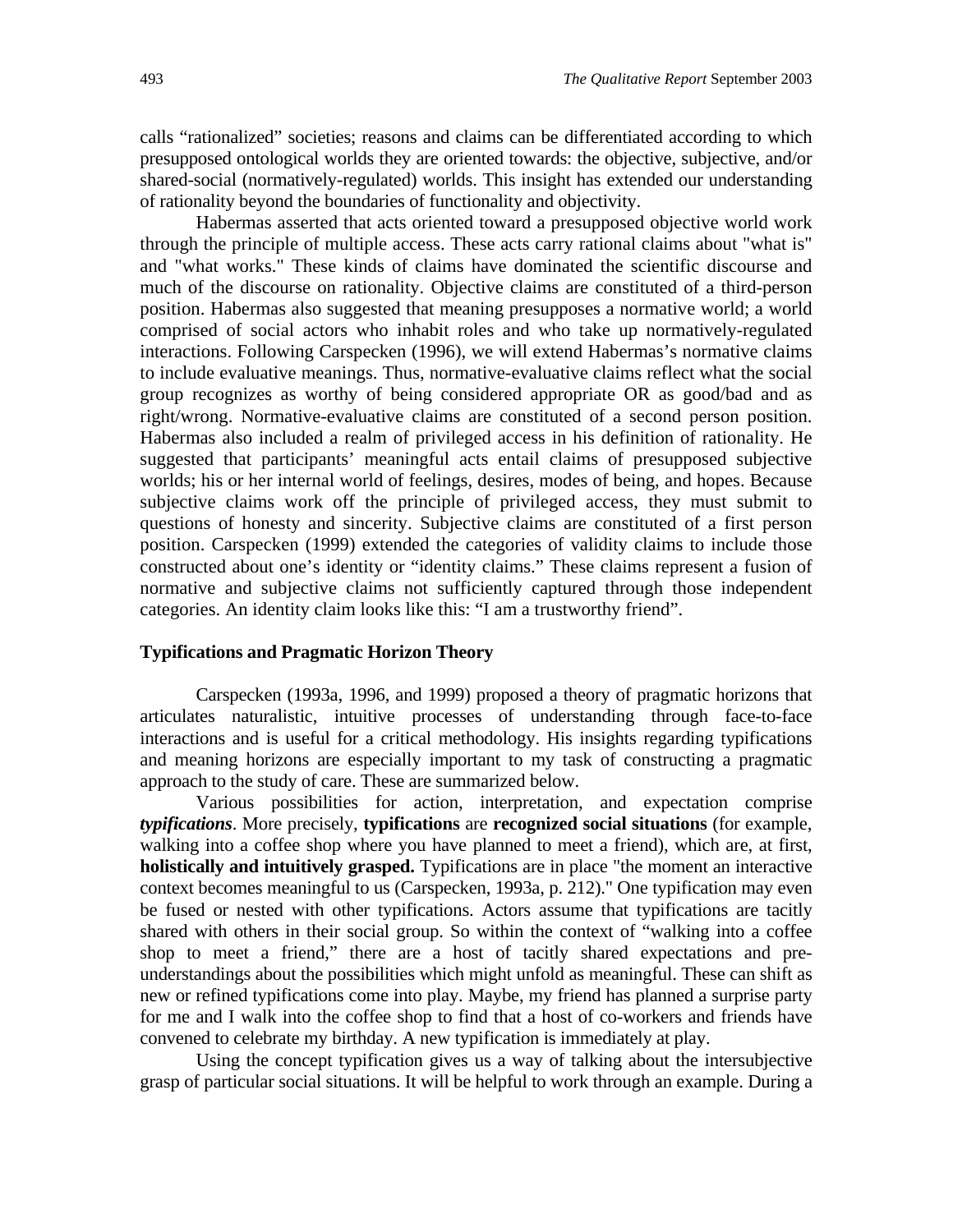group interview, Peter recalled some interactions that can be used to exemplify the concept *typification*. He said

There are times when I have felt that the argument was growing kind of testy with Grant [an older member of the group with tender health]. And a feeling that O.K., we're friends here, and it may be that we've run out of argument or we've exhausted the subject or it may be that there's a sense of, well, we don't want to antagonize. I, I remember one night [Grant's] getting a little upset, at least I sensed that in him, I think it was a discussion between Jim and him, I'm not sure. And then I got the decided impression from Jim that he was gonna low-ball-it from now on. That that I'm intuiting.

An analysis of this statement reveals that one possible umbrella typification assumed by actors could be named "Friends engaged in an intellectual argument." Implicated in Peter's recollection is a moment when two nested typifications became differentiated: (1) "We're all friends interacting intellectually" and (2) "We're intellectual equals engaged in an argument." Acts deriving of these typifications could have carried forth as pre-explicitly fused typifications, compatible on some unchallenged level or ambiguously and simultaneously reflective of each other. Peter identified several possible interpretations of Jim's act (possible because of their sensibility given various plausible typifications), settling at last on one he claims to have intuited. This interpretation (Jim was going to "low-ball-it" from then on) makes sense through the typification "We're all friends interacting intellectually" prioritizing the "We're friends" portion over "interacting intellectually" and simultaneously suspending the "We're intellectual equals engaged in an argument" typification. Peter was aware both of various possible ways Jim could have acted and of various interpretations for the particular action Jim took because he had intuitively grasped these typifications.

 Implicitly-related elements, such as roles and validity claims, are embedded within any particular typification and become differentiated through action. (Carspecken, 1993) That is, typifications are holistically and tacitly grasped, but their elements take articulated shape through participants' acts. It is analytically possible to pull out these more tacit features. Pragmatic elements include objective, subjective and normativeevaluative claims, identity claims, roles and rhythms. According to Carspecken, "Such implicit elements include one's body feelings, one's motivational states, and one's expectations; related to a grasp of possible subjective states experienced by other actors recognized within the typification, related in turn to objective features of context" (1993, p. 135). Typifications are constituted of part-to-whole relations. These part-to-whole relations employ structures within which the contingencies of the specific experience are simultaneously understood as *not-just-this.* 

 These elements are constituents of the pragmatic horizon. Carspecken (1993) extended the term "horizon" (a metaphor made philosophically useful by phenomenologists) to pragmatics. Phenomenologists emphasized perception in their theories of consciousness and meaning: Ideas and sense objects appear to consciousness in background/foreground relations. Carspecken followed Habermas (1984, 1987) and Mead (1934) to emphasize position-taking, or intersubjectivity, rather than perception, in his theory of meaning. The horizon metaphor is still useful but rendered as a "pragmatic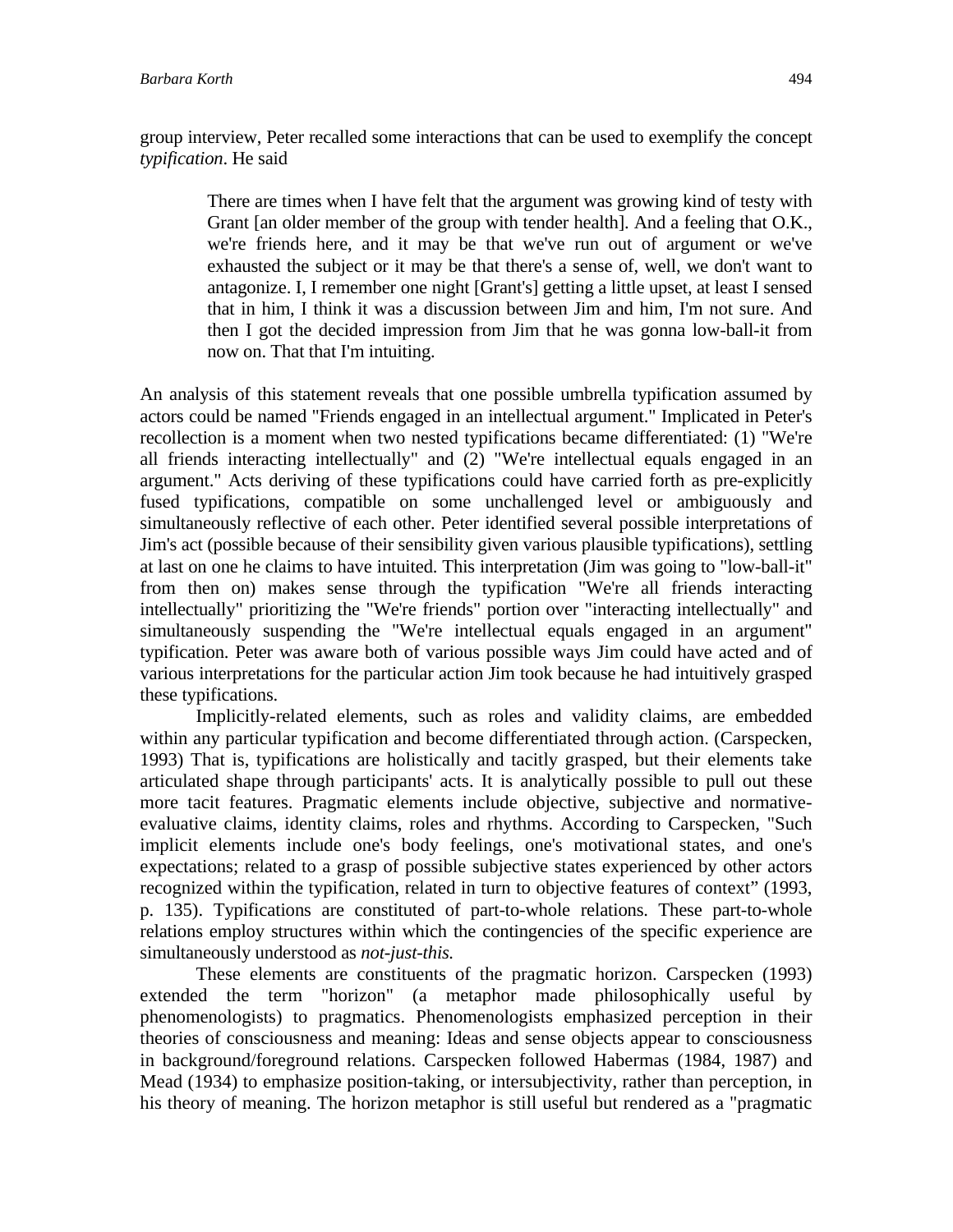horizon" of structures that actors assume to be shared with others. A "horizon" backgrounds every meaningful idea, making the particular idea intelligible.

 Like its phenomenological counterpart, a pragmatic horizon can never be fully articulated, but is always present as a background making the foreground intelligible. "It is a pragmatic horizon in which one orients one's self toward communicative action. . . . Well before any 'object' becomes a discrete item of awareness, an entire situation is grasped, within which many diverse objects, feelings, intentions, states, and expectations *could* be made discrete through our action, thought, or talk" (Carspecken, 1995, p. 139).

 Claims to all three presupposed worlds (objective, subjective and/or normativeevaluative) and to identity are embedded in the *meaning horizons* of interactions. As actors engage with one another some specific claims come to the foreground (in other words, are most saliently powerful for the explicit interpretation process) while other taken-forgranted claims remain backgrounded in the horizon of meaningful possibilities. A meaning horizon is not solely constituted by validity claims in foreground - background configurations. Many other constituting structures are at play in a horizon (Carspecken, 1996, chap. 6), but validity structures are the most precise constellations for articulating the meaning of any act. This is why Habermas (1987, chap. 5) stated that other elements of meaning – semantic units, phonetics, syntax and so forth – "help" to deliver the constellation of validity claims.

#### **Summary**

It is already possible to see how the metatheory is capable of delivering a study and theory of care that can be attentive to both of Jaggar's criticisms: justificatory concerns and universalizing features that extend beyond the particular episode. The justificatory nature of meaning is constitutory. That is, the reasons one might use to *explain* the sensibility of the caring are what social others grasp when they *understand* the sensibility of the caring (and not caring). The specific act or acts of caring are grasped within an horizon of meaning that situates the act as *not-just-this* because it is possible to understand how the sense of the act carries claims we would assent to that are not bound by the contingencies of the very particular act through which the caring is this time carried out. The reasons that might be used to justify the caring would involve what the social group takes to be the identification of conditions for caring, the intentions of caring, the appropriate way to care, recognition of the caring, and so forth. In other words, caring acts are sensible through the same kinds of pragmatic structures that would render other acts sensible.

In summary, this particular approach to the study of care is capable of (1) responding to the above concerns regarding care theory, (2) avoiding prior theoretical assumptions carried forth in many studies on caring, and (3) reconstructing the meaning entailed in acts of care as they occurred naturalistically (which was produced as a typology of caring activities). Critical ethnography allowed me to probe more deeply into the structures of care-in-action. The resulting analysis implies a theory of care as a pragmaticcommunicative construct. The gendered distinction is deconstructed as *care* emerges as a communicative act (in the broad sense of the word) with a complex but definitive horizon structure. Care does not reconstruct from on-going interactions as a simple intention, nor a feeling, nor anything extra-rational or non-rational and therefore does not necessarily retain the problems associated with its study.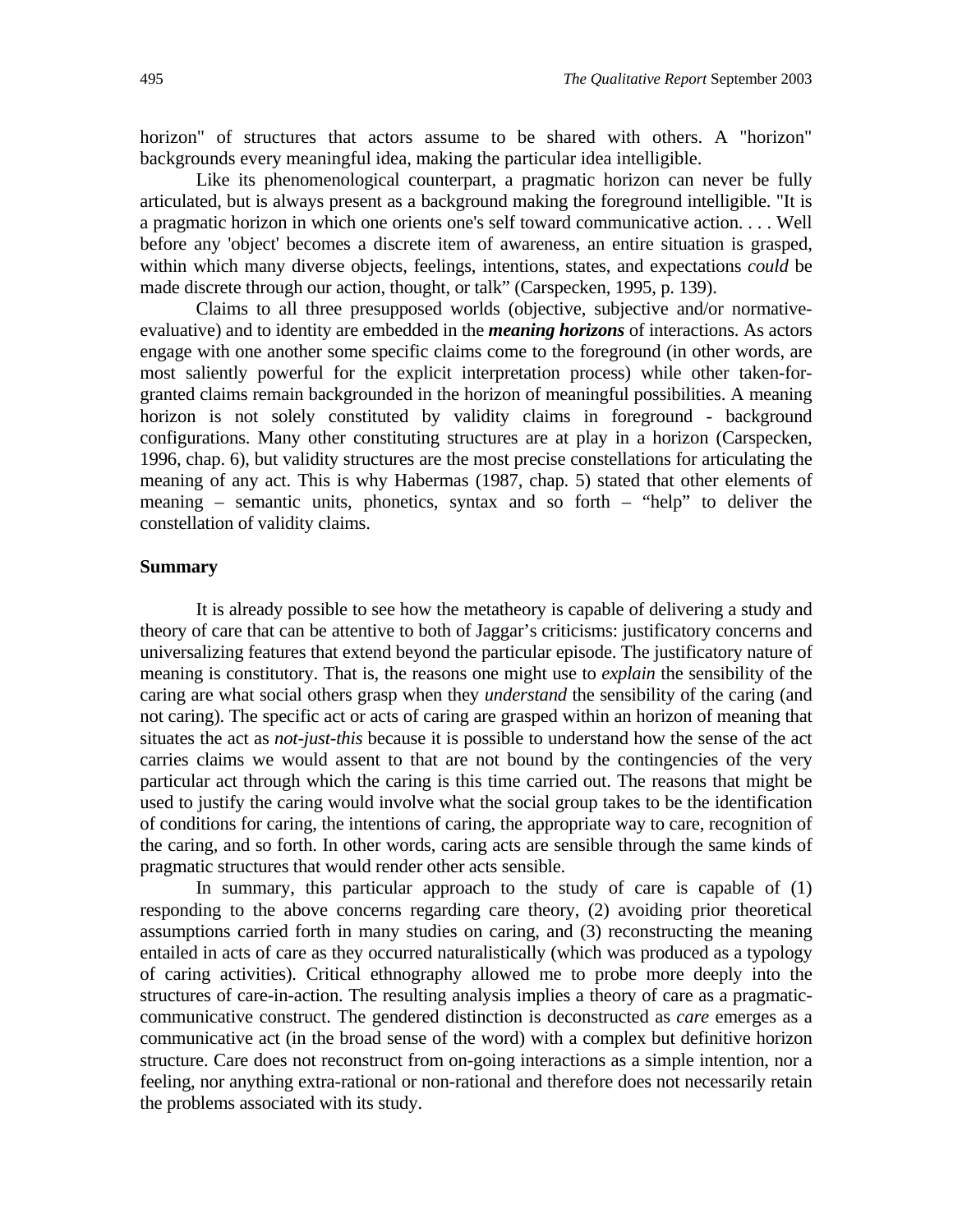In the following section, I undertake an initial application of this metatheory to the study of care. This application is comprised of a description of care-in-action.

#### **Care-in-Action: Findings**

The findings presented here result from a cumulative, recursive, and lengthy analysis process. Reconstructive analysis, simply put, is the process of reconstructing plausible meanings of activities as participants themselves might, at least tacitly, grasp. This analysis would include articulating validity claims, for example. The first important interpretation of these findings is the relocation of the concept *care* given its interactive construction and emergent definition. As a pragmatic-communicative construct, care was understood as a broad term for various complex action-sequences. I use the phrase carein-action as a reminder that care is meaningful action: Care is something the actors DO (and this would include language and thought).

Below I present the fruits of reconstructive analysis  $-$  a typology of care that evolved from the analysis. While many other findings emerged through the reconstructive analysis, I selected this to report on because it most concisely delivers one contribution to care theory. Other contributions can be built up from this one.

#### **A Typology of Care: Explicit and Implicit Patterns of Care**

 Initially, I was analyzing the data for patterns of interactive power when I noticed that sometimes the actors were caring for each other in ways that could have been misinterpreted as effects of power. To look more closely at this phenomenon, I marked sequences of activity through which actors cared for each other. It was not long before I saw that there were several kinds of caring acts in which these friends regularly engaged. I subcoded these kinds of activities by assigning a descriptive label to each, such as "Problem-solving." In other words, problem-solving was one complex set of meaningful actions that embodied one class of caring activity. This subcoding produced a finite number of classes particular to the group studied: sympathizing, problem-solving, selfdisclosing, stimulating positive thoughts and feelings, neutralizing negative feelings, providing a haven, releasing tension, rescuing, and deferring intellectually.

 I examined each of the coded instances with increased refinement. I noticed some important patterns. At first, it seemed to me that the data suggested two distinct modes of care-giving, one explicit and one implicit, which I suspected would conceptually assume a continuous relation. The root pattern involved differentiating the extent to which caring activities themselves were/could be made explicit within the interactive context itself given the norms of the group. Some types of caring activities were always engaged in explicitly (problem-solving for others was an example of this), some other types were engaged in through either an explicit or an implicit pattern (such as constructing positive identities), and still other types were only engaged in through implicit patterns of acting (for example, deferring intellectually). Implicitly-constructed caring reflected the most complex forms of caring and was of two types. I developed this typology of caring:

- Overt-Explicit Care-in-Action
- Overt-Implicit Care-in-Action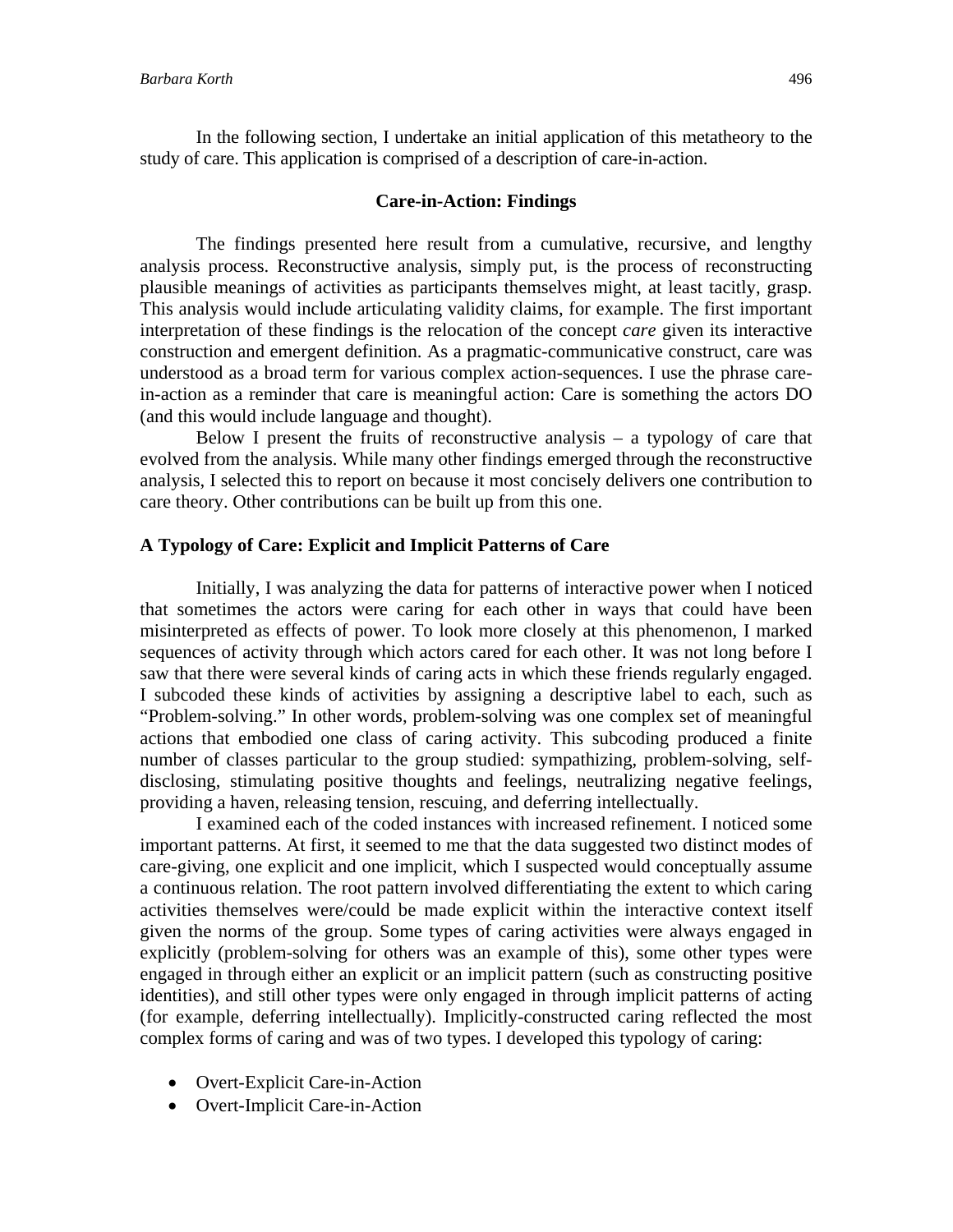• Covert-Implicit Care-in-Action

After identifying which caring acts adhered to which patterned type, I was able to note similarities and differences within and across types, while simultaneously considering constituting structures entailed in the actors' caring.

#### **Overt-Explicit Care-in-Action**

 At times actors cared for each other through propositional content or foregrounded information: People articulated a topic of concern. Then, social others would coordinate their care-giving around that topic of concern. In my study, participants used five different classes of activities to construct this more explicit way of caring: sympathizing, problem-solving, self-disclosing, stimulating positive thoughts and feelings, and neutralizing negative feelings. In one conversation at lunch, the group talked about a mutual friend, Bob, at the University. Bob had recently resigned his position at LU under administrative pressure. His colleagues were concerned about him and wanted to generate ideas about how and to what extent they could help Bob – Bob was not participating in the actual interaction. Jim had recently interacted with Bob and felt some responsibility for Bob's well-being. The thematized topic of concern was "Bob's problems and what to do about them." Overt-Explicit acts of care were oriented around that topic and its implicated array of concerns, concerns such as how Bob might need emotional support, how Jim might need encouragement to support Bob, and so on.

 With overt-explicit caring, the subjective references a person claimed through the acts were differentiated from her subjective experiences in such a way that they did not represent *immediately felt* subjective experiences. This explicit pattern of caring consistently foregrounded explicit claims which were relatively differentiated as either normative, objective, or objectified-subjective claims such as in problem statements or need statements where the subjective claim was not a congruent match (albeit a compatible one) with the nearly-present subjective experience. An example follows.

 In the sequence below "uncertainty" was being addressed but not painfully suffered within the present event. Grant, one of the men in the group, had been recently hospitalized so Jim was teaching Grant's classes. Jim was also scheduled to deliver a paper at a conference out of town; Jim wasn't sure he should attend the conference. In the sequence, Jim articulated this uncertainty. The claim was not so much; "I am hurting in my uncertainty" as "I need to decide."

| Jim:   | Well, see I'm s'posed to go to Central on the tenth of November      |
|--------|----------------------------------------------------------------------|
|        | although I'm not sure I'm goin' to be able to do that now. I'm gonna |
|        | hafta--[pause]                                                       |
| Barb:  | What are you going for?                                              |
| Jim:   | to give a paper. Peter and Helen look at Jim and nod.                |
| Jim:   | I'm gonna give a paper, but see I'm gonna hafta cancel a lot of      |
|        | classes now. I mean to do it and maybe it's not such a great time to |
|        | do it. You know what I'm saying. (Looks at me.)                      |
| Helen: | mmuh-huh. (Nods.)                                                    |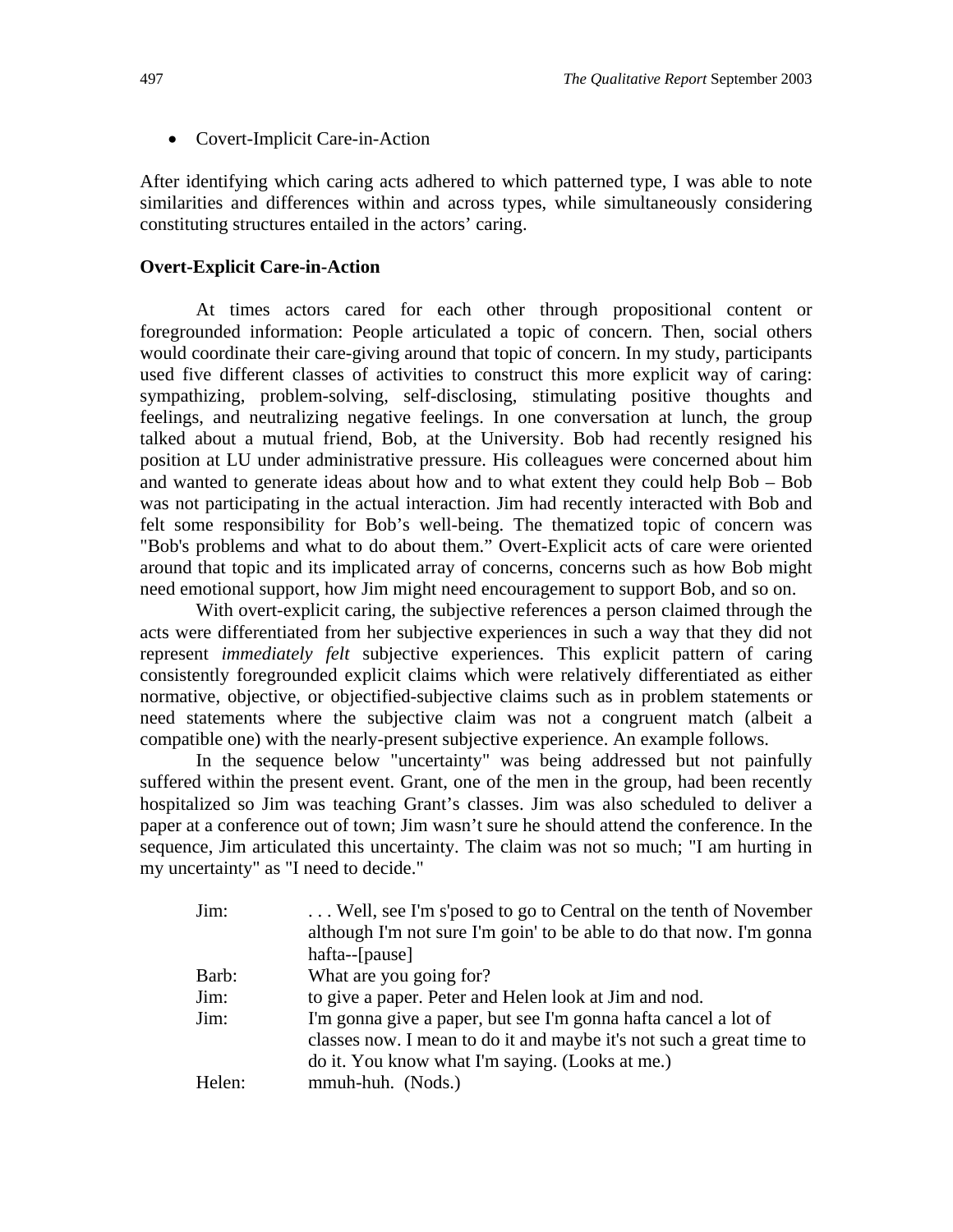The important point to note is that the subjective claims that constituted part of the meaning of his acts—claims like "I feel worried," "I feel disappointed" and/or "I feel uncertain"—did not seem to be simultaneously felt by Jim or others during this interaction. Rather, the actors primarily coordinated their care-giving for Jim around his need to make a decision, not around sharing secondary feelings of uncertainty, worry, or disappointment. Jim's act was taken as a bid for care through problem solving. The caring interaction was coordinated around the thematized topic ("Practical ramifications of Grant's illness" specifically "Making a decision about the conference") rather than about the immediate emotional sensations/experiences of Jim or the others. In this way actors cared for immediate others in the group by overtly attending to more explicit and objectified features of the interaction because the needs were understood in direct relation to the explicit care-in-action.

#### **Overt-Implicit Care-in-Action**

 Overt-Implicit Care-in-Action prioritized the inferred, situated, collective and/or personalistic emotional needs of the participants while usually preserving group norms. These emotional and or personalistic claims were non-verbally (rather than propositionally) referenced. That is, an implicit reference became a symbol for a fuller, core expression. For example, "you're o.k." was sometimes expressed through a closed lip smile pulled higher toward the cheek on the left side coupled with a short nod to stimulate positive thoughts and feelings. In this way, a nonverbal gesture set in place of a propositional utterance came to represent a core expression. The claims COULD HAVE been enacted either explicitly or implicitly. The care was still overt in the sense that the caring itself was an overt factor in the coordination of understanding and interacting among the friends. Awareness of the needs was accomplished through implicit modes while the caring acts themselves were overt.

In other words, there were times when a need was understood and responded to implicitly although it *could have been* enacted through the explicit pattern. The history of shared experiences among group members made it possible for actors to "stimulate positive thoughts and feelings" or "neutralize negative feelings" without having to propositionalize the range of needs or connective responses. For example, one time Jim was rambling in a cynically humorous way about the overwhelming amount of work he was expected to do. The unspoken need was for some recognition or appreciation. His friends could have cared for him implicitly by contributing to the banter, thereby aligning themselves supportively with him. They also could have cared for him explicitly by saying something like, "The administration really does not appreciate all of the work you are doing. Much of your work really goes unnoticed by them. It would be better if they could see it the way we do." The care-in-action could have been explicit, but didn't have to be in order to be caring.

These long-time friends could tacitly recognize identity claims and subjective references (including felt-emotional experiences of participants) more holistically represented through body feelings, gestures and prosodic patterns. In these cases, subjective references and the presupposed subjective experiences were congruent in the meaning horizon of the interaction even when the references were not propositionally explicit. Analysis of these acts of care relied on reconstructing meaning primarily through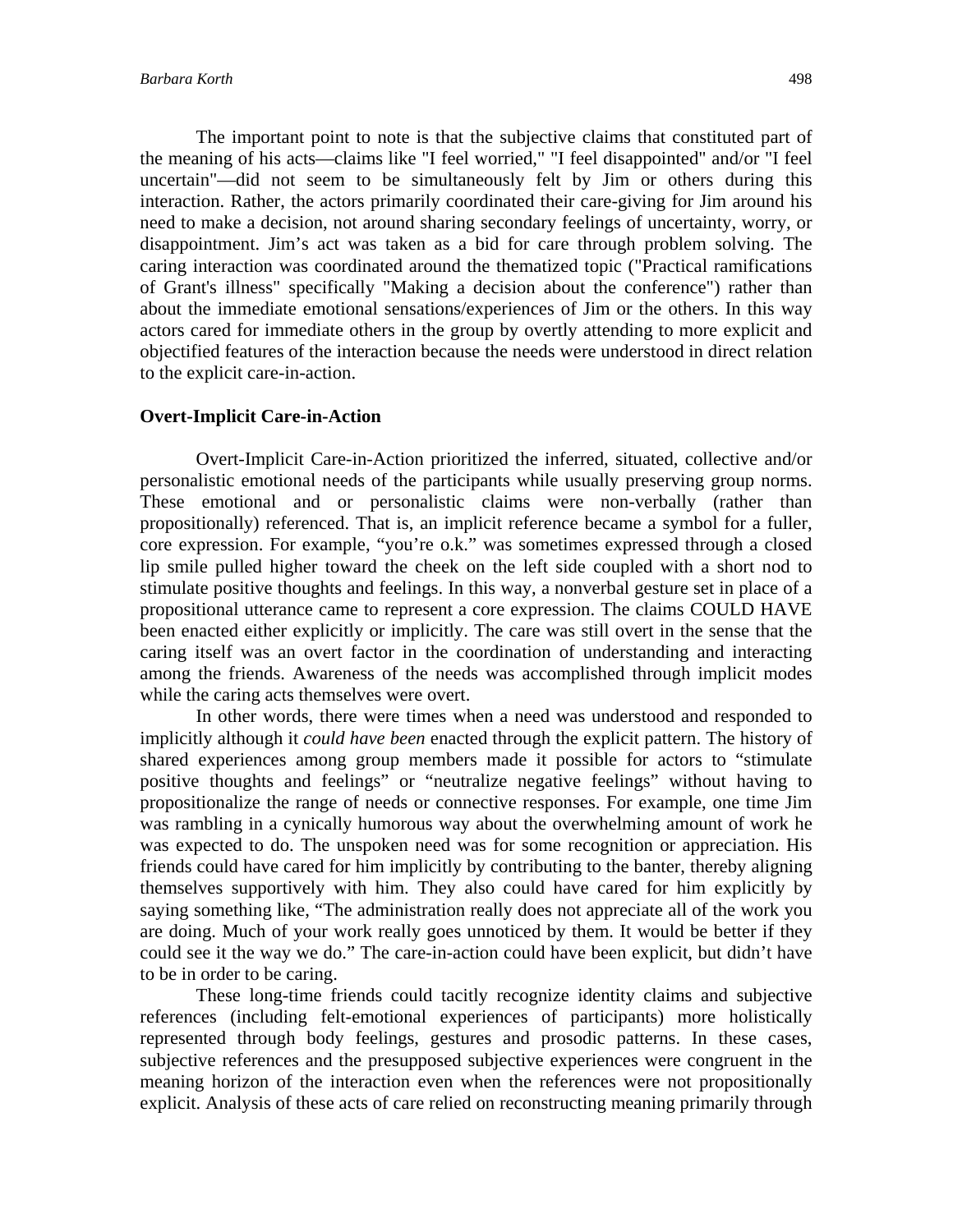implicit features of acting typifications in just the same way that participants themselves might have recognized references, such as inferred body feelings.

For example, consider my notes taken from another observation:

| Peter: | Well, I'm goin' to look for hints (he wipes his brow with his hand)<br>from you guys [pause] of how I can successfully negotiate my way<br>through this next weekend. (He looks down toward the table. His<br>facial expression is gloomy. Everyone looks at him. Everyone |
|--------|----------------------------------------------------------------------------------------------------------------------------------------------------------------------------------------------------------------------------------------------------------------------------|
|        | frowns as if to say they feel sorry for him.)                                                                                                                                                                                                                              |
| Helen: | That should be interesting. (Spoken very quietly. She looked down<br>towards her lap while she spoke and shook her head from side to                                                                                                                                       |
|        | side. Jim took off his glasses.)                                                                                                                                                                                                                                           |
| Jim:   | I don't think there's a successful way to do it. (He looked initially<br>and briefly at Peter and then away toward a tree)                                                                                                                                                 |
|        | $=$ spoken simultaneously with Peter below $=$                                                                                                                                                                                                                             |
| Peter: | I'm going to be leaving here, we're (on this word he wrinkled his<br>nose, swept his head from side to side. Though it is emphasized, it<br>is spoken as if it is painful to say) going to be leaving here.                                                                |

 In this example, Peter was implicitly making the subjective claim that he feels gloomy. Even though this claim was implicit, it was still foregrounded rather than backgrounded in the meaning horizon. Peter's actions suggested that he was, as he was acting, feeling the gloominess that he was claiming. This implicates a meaningful congruence that is intersubjectively accessible: Peter's subjective claims were congruent with his presupposed subjective experience. Others in the group shared his feelings. The congruence between the subjective reference and the subjective experience was foregrounded. If the reference had been abstracted and was less congruent with the actor's immediately indicated subjective experience; these same words could have initiated a "problem-solving" interaction around the topic "How to have a successful weekend given these specific conditions." As it was, a caring sequence was enacted around inferred emotional needs rather than around the presented problem of how to get through the weekend.

 In the example below, Jim propositionally expressed feeling sad. By the second repetition he seemed to *feel* the sadness in a way that was qualitatively different from the emotional sensations participants might have recognized in Jim's experience through the first expression. The sad feeling and Jim's expression of it became more congruent and more intense as if his very words were calling forth the corresponding feeling.

| Jim:   | You know, I um, it's a funny thing, I um, I felt great when I woke  |
|--------|---------------------------------------------------------------------|
|        | up this morning. It's a beautiful day. And then I got to school and |
|        | I'm just as sad (voice is low)                                      |
| Peter: | I could see you were, yeah                                          |
| Jim:   | I'm sad, sad. (emphasized, spoken louder and slower)                |
| Barb:  | I thought you looked sad too                                        |
|        |                                                                     |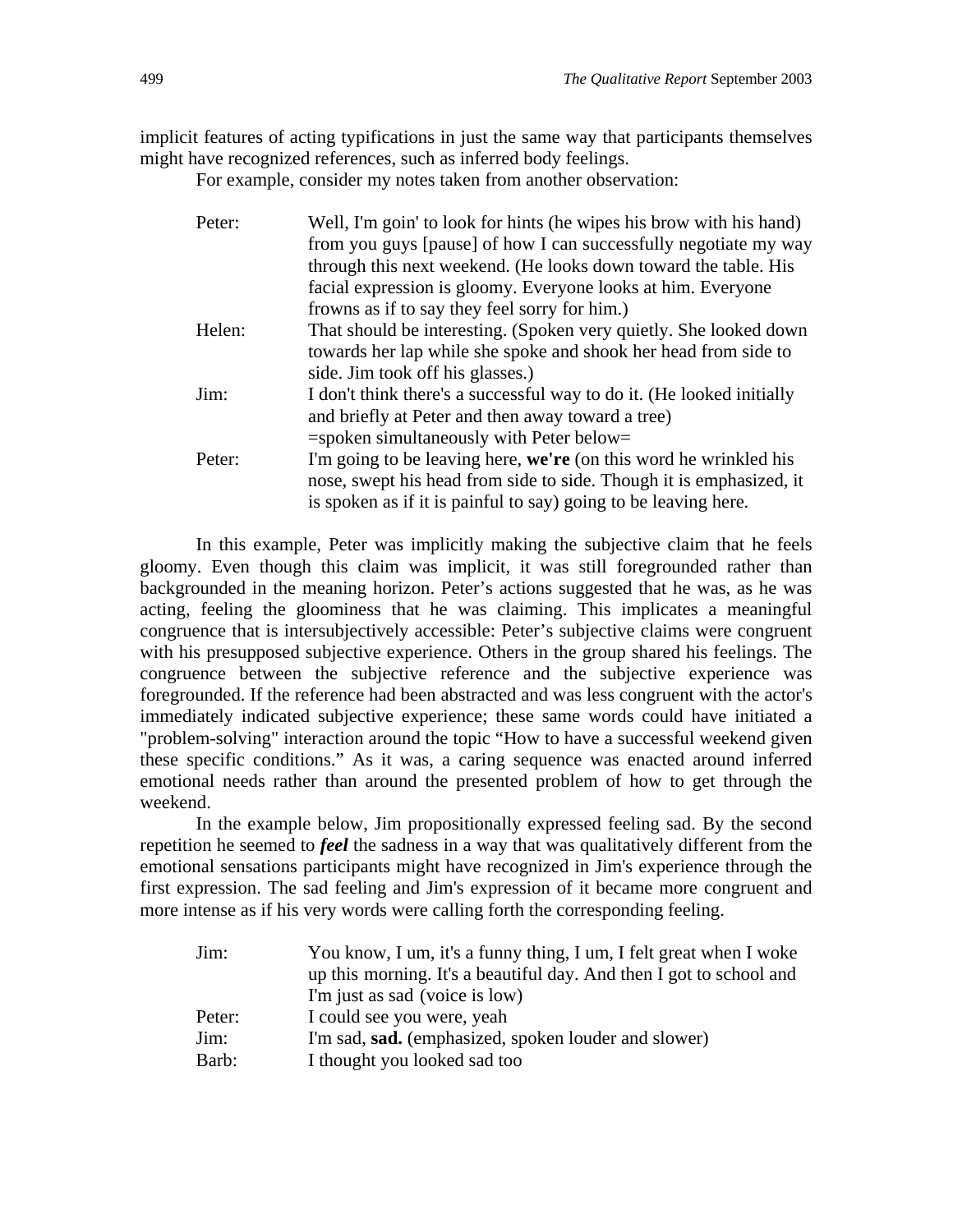| Jim:   | I feel SAD. I don't know why. (pause) But it's just every damn day! |
|--------|---------------------------------------------------------------------|
|        | (Head shakes back and forth; face drooped toward the ground.        |
|        | Eyes facing his own lap.)                                           |
| Peter: | Yeah                                                                |
| Barb:  | heavy sigh                                                          |

 Others in the group interpreted Jim's sad feelings as a bid to be cared-for. The subsequent interactive sequence was oriented toward the emotional experiences of the group rather than an explicitly thematized topic. The emotions were probably recognized as congruence between presupposed felt subjective experiences and the subjective references of the act. This intrapersonal congruence is inferred holistically and cannot be precisely and in every instant pinned to the repertoire of behaviors in foregrounded and backgrounded relations. Thus, the interpretive field carries some uncertainty. In spite of this potential for misunderstanding, Peter and I recognized that Jim was feeling sad, actually feeling the sadness. And for me, which might also have been the case for Peter, I began to feel sad. The sadness was symbolized for me as body posture, tone, sighs, pitch, and repetition of words. I recognized Jim's sadness, and then I engaged the sadness myself: I began to feel it in my own body and recognize it in my own meaning-making activities. It seems that the more congruent the subjective experience with the subjective reference, the more the bid was felt in the bodies of those acknowledging it.

 In this group, actors constructed implicit patterns of caring through activities I subcoded as: providing a haven, stimulating positive thoughts and, and neutralizing negative feelings. Each of these activities required actors to become aware of and respond to the immediate emotional sensations of participants in the group implicitly expressed or maybe even tacitly (beyond the articulatable awareness of participants at the time of acting but nonetheless holistically entailed in the act) expressed and recognized. The point is that the references and acts through which the references are constructed do not have to be highly explicit in order to contribute to the meaning-imparting interactions of intimates. When Helen was asked to describe the group's interactions, she said,

Sometimes if it looks like a particular exchange is getting a tad too intense or uncomfortable, we [and she specifically meant the women in the group] step in and kind of diffuse it by, maybe just asking a stupid question.

She continued to describe how she generally became aware of the intensity or uncomfortableness,

Once again, by the tone of voice and just that feeling between your shoulder blades. This is getting a little too hot and heavy and everyone **needs** to step back a little bit. Come at it again from another angle.

Each of the members of the group articulated, without solicitation, some awareness of this feature of their interactions. They linked this feature to an interpretive field they assumed they shared with others. Consequently, in their own minds, their presupposed understanding of each other was connected to their capacity to care for each other through implicit feeling experiences.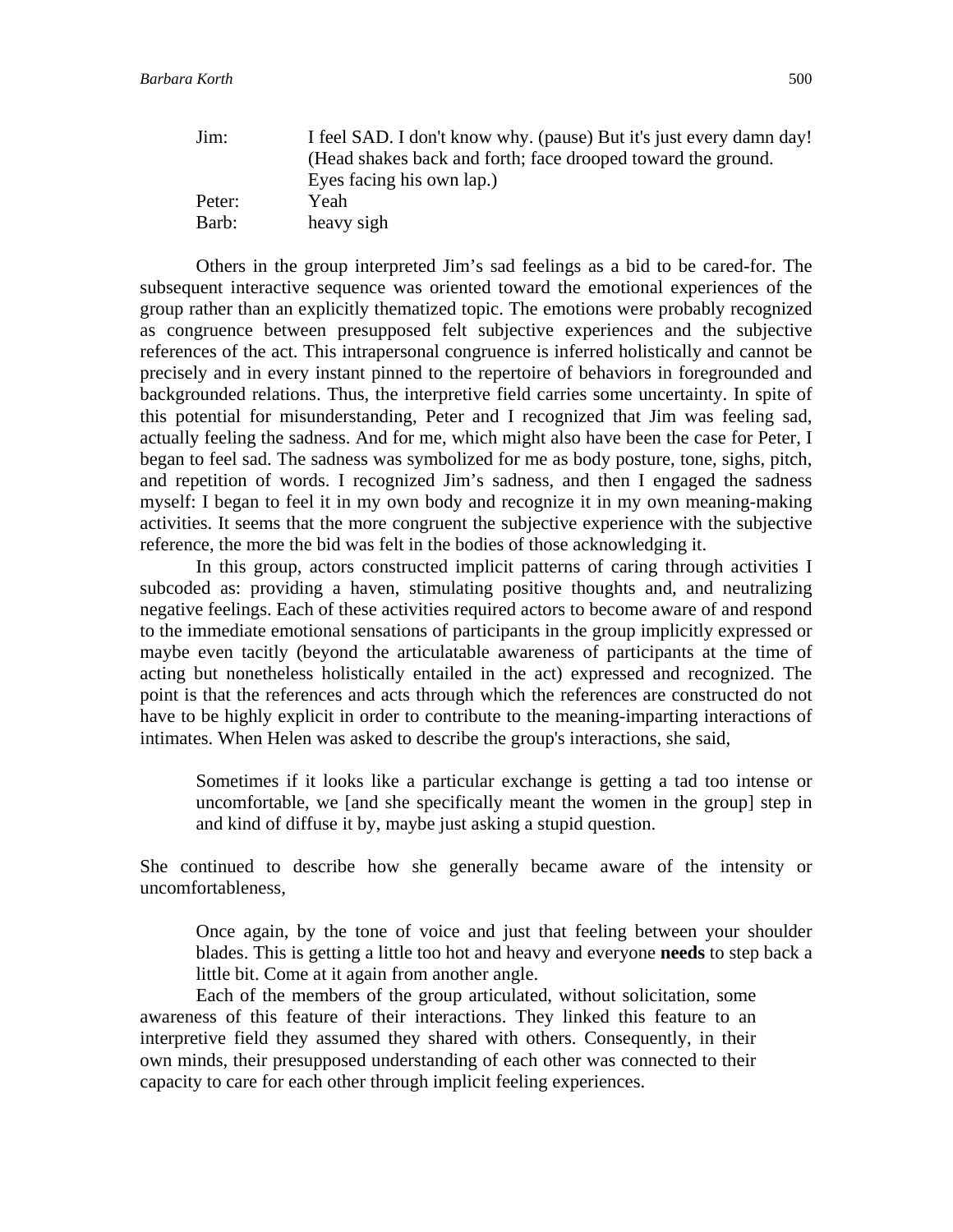#### **Covert Implicit Care-in-Action.**

 Earlier in the paper, I alluded to (and used partial examples of) covert care-in-action through which actors also seemed to coordinate their activities through an implicit pattern of caring. However, these caring acts were not explicitly accessible from within the discourse. This type of caring act must hide in the discourse in order to avoid undermining its own caring potential. Covert Care-in-Action works off the same pragmatic structures as Overt-Implicit Carein-Action, but its caring interpretation is masked or left unsaid. This results in a kind of ambiguity that either fails to pin down the caring intention or fails to rule out other possible interpretations. In the group described here, intellectual arguments were an important part of the discourse practices. Winning those arguments was also important. Grant, an older fellow in the group, tended to win. However, sometimes his friends were caring for him by "deferring intellectually" – letting him win. During the group interview, which Grant was unable to attend, this issue came up. Peter said that he noticed Jim "deciding" to "low-ball-it" (lower his argumentative power) when engaged in an intellectual dispute with Grant. Jim confirmed this by first acknowledging and honoring Grant's readership and mind and then by acknowledging some concern for Grant. He said

Well, partly, there's two reasons why I do that, I suppose. One is because **usually** [especially elongated] I've come to the conclusion in the past that Grant rides hobby horses from his recent reading and unless you've read it, you can't turn in that direction . . . That's one problem. And the other problem is that, um, in recent years anyway, despite everything else, **he's tired**. He's **very** tired. Sometimes he's just awful tired. [Spoken slower with great emphasis. Looks up at the group. Nods slightly.]

I coded this class of acts (where one intentionally lets an intellectual point or argument hold when one could push further on it) as "Deferring intellectually". Everyone in the group interpreted Jim's act of deference as an act of care, a covert kind of care that could not be made explicit without undermining the care itself.

For these colleagues, "deferring intellectually" and "rescuing" were the most prominent classes of Covert Care-in-Action. Once these caring acts are identified among interactants, it becomes possible to locate a critique of the group's culture. For this particular group, intellectual argumentation and the corresponding identities were so important that to suffer the loss of this identity could be devastating. Thus, identity in the culture was vulnerable on the point of intellect and academic skill. In an individual interview Peter said, "About the worst thing you can do in the group is say something stupid." Covert Care-in-Action covered this vulnerability  $-$  it was used by group members to hide "unwitty" or "unsmart" acts – to take care of people when their "interactive performance" was substandard for the group.

One night the group had a discussion about a postmodern academic essay on language. Stan was arguing one point against the "experts" (Grant and Jim, most specifically). The interaction had gone on for quite some time and it became clear that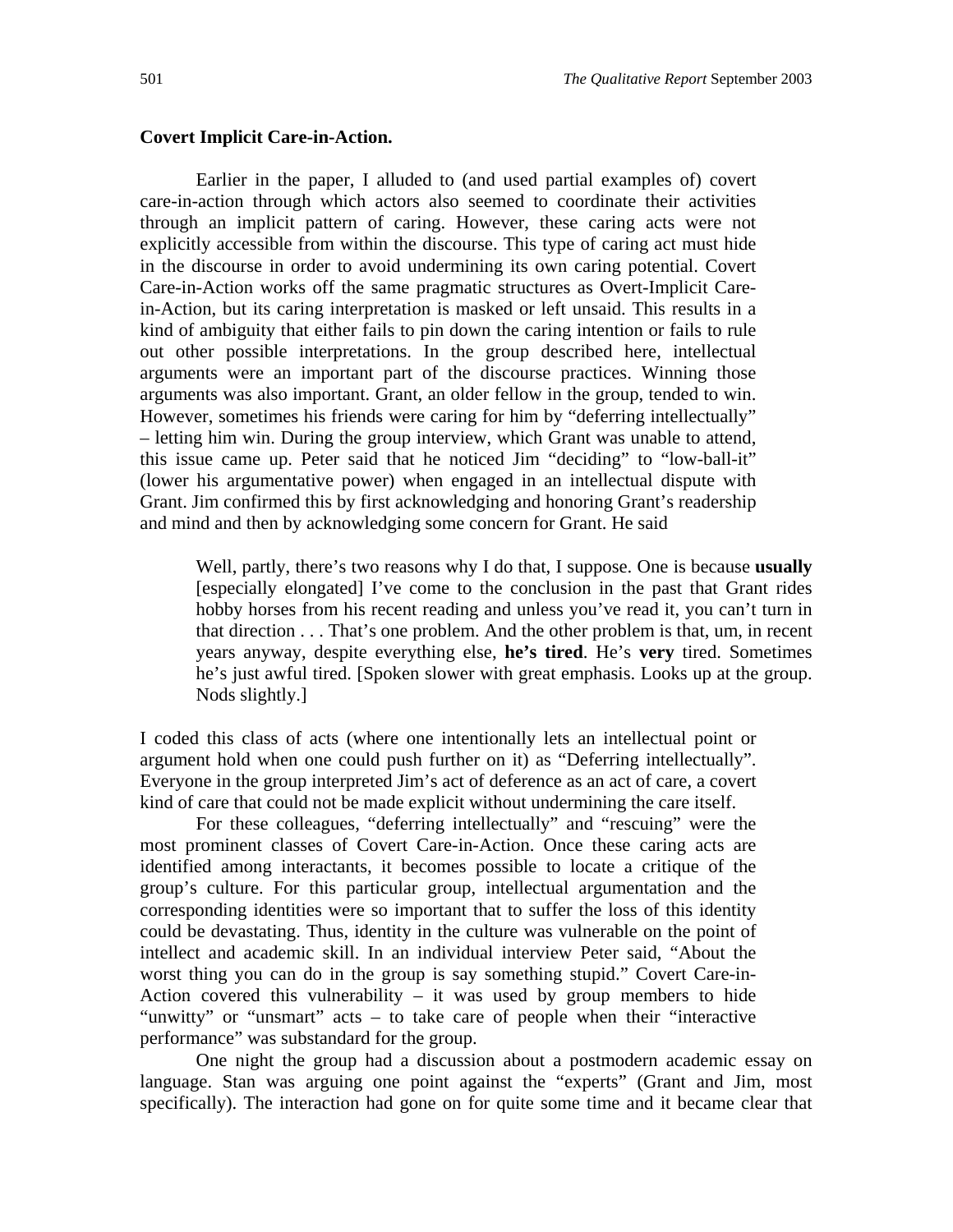Grant, Jim, and Peter were tired of it and were losing patience with Stan, who did not seem to get their points. Grant cracked a joke and this disrupted the mounting tension associated with the intellectual argument and with the frustration involving Stan. Stan (most likely) sensed that the joke indicated Grant's desire to change the topic—to tacitly pronounce the argument with Stan finished and possibly to indicate that the argument was not worth any more time. Stan responded to this interpretive possibility by jumping back into the conversation before the laughter had even ceased. It went like this.

| Stan:  | Yea, yeah, yea, uh, uh, I apologize for being an antagonist also (his |
|--------|-----------------------------------------------------------------------|
|        | speech is slurred)                                                    |
| Peter: | (Interrupting) Just don't apologize for being an asshole cuz that's   |
|        | what we love you as. Now (said as if in his next breath he is going   |
|        | to proceed onto a more interesting and important discussion topic)    |
|        | Silence. No one laughs. Stan gives Peter a very serious look. Helen   |
|        | makes a face and looks down toward her lap.                           |
| Peter: | (continuing on without a break from above) the issue here we          |
|        | haven't discovered is what is the, we got the culture                 |

Toward the end of the argument and through the turn that ended in Peter's pronouncement that Stan was an asshole, Stan was not held in "high regard despite his performance" as a participant in the intellectual discussion. It would have taken an act of covert-implicit care to do this. One can see how the norms for caring were intimately coherent (even in examples of "failure to care") to other norms enacted by the group. In other words, norms for performance and for the presentation of self and so on cohered with the norms for caring.

#### **Summary**

 The patterns of caring exemplify potential variations in (1) the explicitness of the differentiations among the objective, subjective, normative worlds and identity claims plus (2) the match (congruence) between what was being expressed as claims and what was felt, particularly in terms of intensity. The more congruent the subjective references of actors who were in need of care seemed to be with their actual *feelings* at the time of the acting, the more likely others were able to experience a related feeling (interpersonal congruence) within themselves as they recognized the typification. The feelings shared by speaker and hearer were analytically expressible (differentiated) as subjective references, but the feelings themselves were not typifications.

As the typifications unfolded through the acts of participants (as interactive sequences), interactants became aware of the extent to which specific features of the typifications were shared with social others as well as the range of variation in place for the particular situation. Through this, one could align oneself with various possible interpretations and background/foreground relations. Congruence was a kind of awareness that was most often tacit.

The term "implicit" is not synonymous with body language or non-verbal behavior although one could easily get that impression from this presentation. Implicitness stands in continual relation to explicitness and refers to the extent of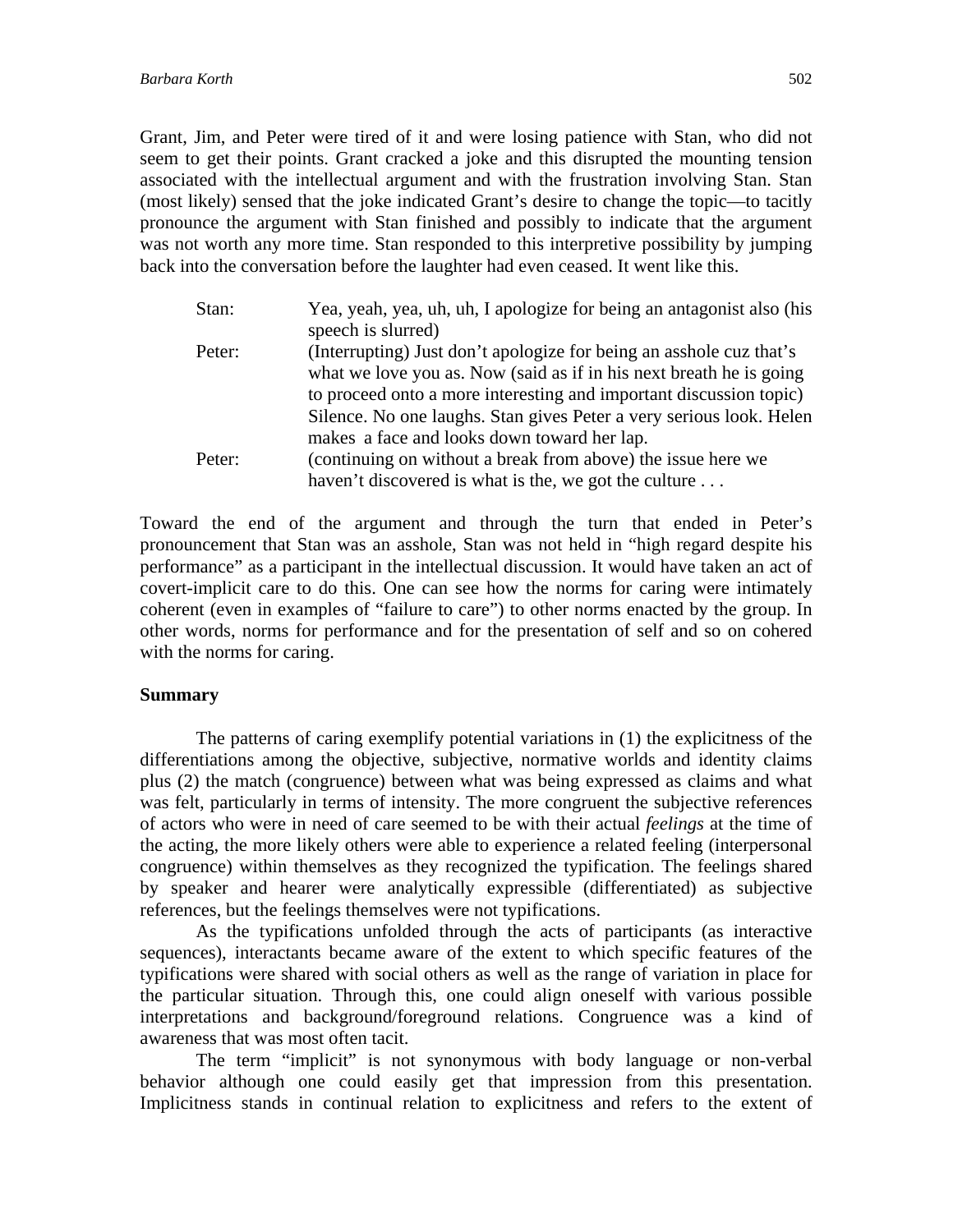articulation. Thus implicit (less explicitly articulated) meaning was often (but not always) conveyed through non-verbal patterns of a language system. However, equating the two would have missed some forms of implicitness that were logico-linguistically constructed (for example, irony). Also, implicit meaning was, at times, highly immediate (most salient) to the interpretive process in the pragmatic horizon.

 Some needs and intentions were objectified through overt-explicit patterns of caring, but those that *could not* be made explicit were brought into the interaction through the more implicit patterns. As I have argued in a different paper (Korth, 2002), Covert-Implicit Care-in-Action reveals actors' awareness of inequalities, silences, and distortions. This is important because it affords researchers a critical peer into the culture. In other words, to understand those instances when care would have been undermined if it were made explicit is to gain important critical insight about the culture itself. This became a tool for using care as a critical construct. Another tool was spotting any contradictions between the norms instantiated through caring and the norms instantiated through non-caring sequences, for example, among this group the norm of valuing expertise (of non-caring interactions) came in conflict with the norm of valuing dignity (of caring interactions). (More of these critical tools will be presented in the section to follow.) These critical tools of care theory are useful for uncovering inequalities and the potential for dehumanization in cultures. Further development of such ideas will also contribute to the refinement of care theory.

#### **Relevant Contributions to Care Theory**

 After thorough review of the feminist discourse on care, Alison Jaggar (1995) identified two weaknesses she thought must be overcome in order to actualize the potential of care theory for moral discourse and for feminist interests. I would like to discuss the potential this critical approach might hold for strengthening the care theorizing in precisely the ways Jaggar called for. In my view, both of the weaknesses that Jaggar articulated are directly related to the critical possibilities of care research.

#### **Concern for Justificatory Potential**

 Jaggar thinks that care theory has not yet realized its potential for justification. Remember, she wrote, "I suggest that claims to care, like other perceptual and moral claims, can be justified only by widening the circle of intersubjective validation" (1995, p.193). To my way of thinking this is an obvious advantage to using the Theory of Communicative Action (Habermas 1984, 1987) as metatheory. Care is conceived as intersubjective activity and its validation is internally connected to its meaning. Thus, exploiting care's justificatory possibilities would be further advanced through the kinds of analyses exemplified here. By critically reconstructing the meaning of acts, researchers can articulate the reasons one would use to justify the act – to make sense of the act. Then those reasons can be examined given, first, internal criteria and, second, external criteria. In this way, justification internal to the group is used as the primary justificatory test, but which, also, exceeds the narrower more common justificatory interests in intentionality or strategy or effects to include various first, second and third person positions. This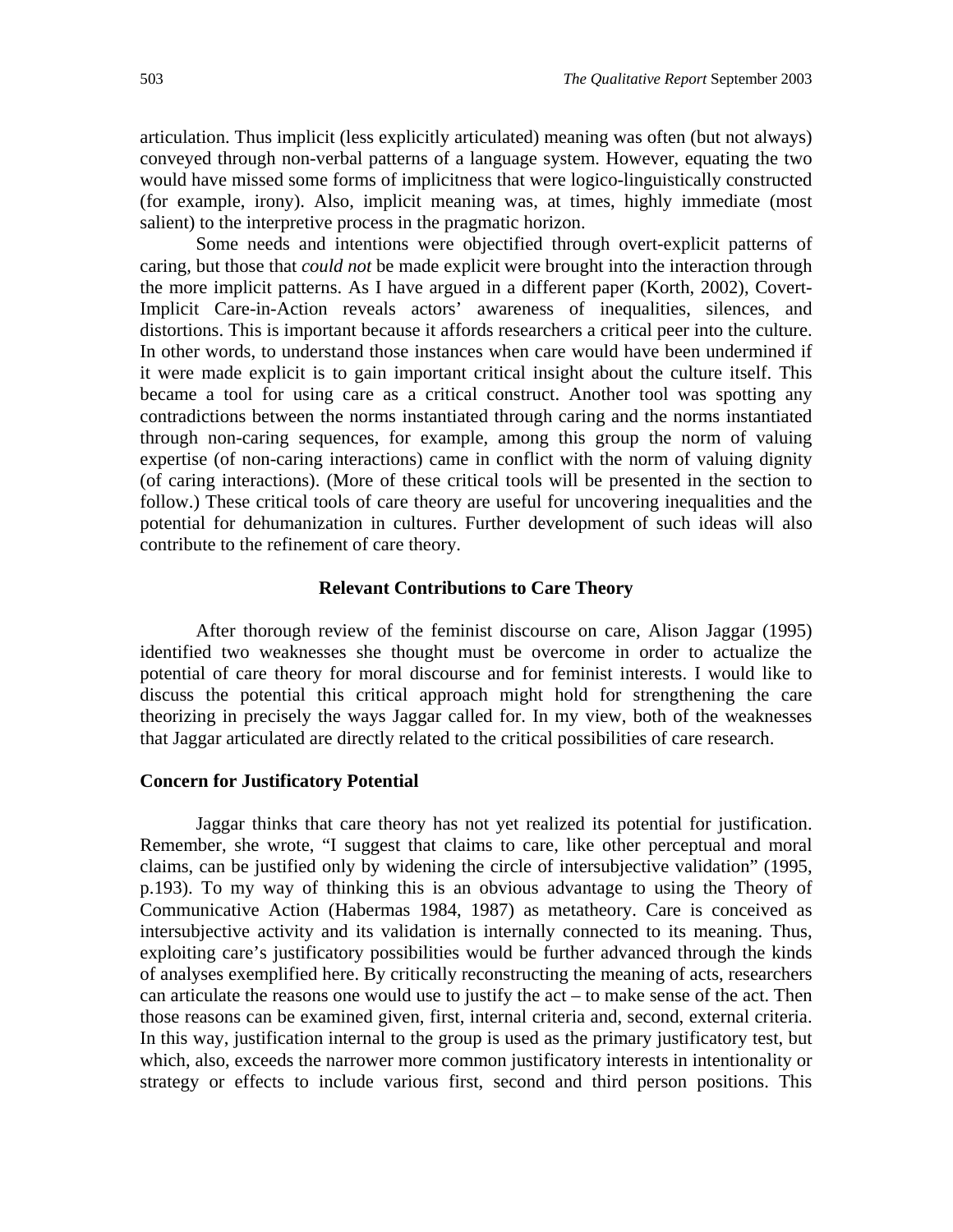extensive kind of internal critique is precisely the form of justification articulated through my study.

Jaggar's main interest in the justificatory potential of care has to do with determining the effectiveness of the caring – that is whether or not the caring *really* brought about positive effects. Her example of co-dependency is a good one because caring in that situation might perpetuate inequalities and dehumanization and unhealthy activity. Jaggar might determine that when caring acts produce "co-dependency" they are inadequate and inappropriate even if they are intended and interpreted as caring by those involved in their enactment.

If we use the critical approach to caring exemplified in this paper, we would find more complex justificatory possibilities with which to wrestle with such problem cases as co-dependency. The complexity would be examined through two layers. One layer marks the extent to which care might be justified itself as adequate and appropriate (as a way of evaluating the effectiveness of the caring). This is the layer to which Jaggar has alluded. The other layer lodges its criticism on the level of culture by examining the cultural justification and necessity for caring. These different layers of criticism would be analytically differentiated using the typology of care-in-action introduced in this paper.

Tucked away inside these cultural patterns are a set of *criteria of justification.* These criteria are consistent with that which interactants applied when interpreting their own acts as caring. The criteria also implicate more universal claims that caring is recognizable as acts which liberate people from the following kinds of social experiences: harmful inequalities, dehumanization, distortions in truth, and limitations on one's potential to become "fully human". These criteria transcend the differentiation between Overt and Covert types of caring as well as the two justificatory layers.

#### **Criticism of Care-in-Action**

Remember that when Jaggar raised this point about justificatory needs she was thinking in terms of how one might reliably assess "the adequacy and appropriateness of responses that claim to be caring" (p.192). This is different, but not unrelated to the question of how the justificatory interests can inform a critique of the culture (which I will write more about in the following paragraphs). To get at the justification of care in terms of adequacy and appropriateness, one would initially want to articulate appropriateness and adequacy of care as it is internally constructed and thus as it is hermeneutically accessible to researchers and to participants. Examining the appropriateness and adequacy of the caring acts when care is pragmatically conceived would entail "understanding" the interpretive processes involved in bringing about the care, the extent to which talk about the caring activities is possible by those doing the caring (including any members who are the focus of care-giving). By articulating the various interpretive positions (with their greatest degree of specificity), one can grasp a range of possible meanings through which one can scrutinize the adequacy (effectiveness), authenticity, and appropriateness of the caring including conflicts in needs and so forth.

This criticism is directed at the care itself and not at the larger cultural structures through which the care is working. Jaggar's criteria assume the cultural potential for getting care "right." I think if we are going to carry this assumption forward, we need to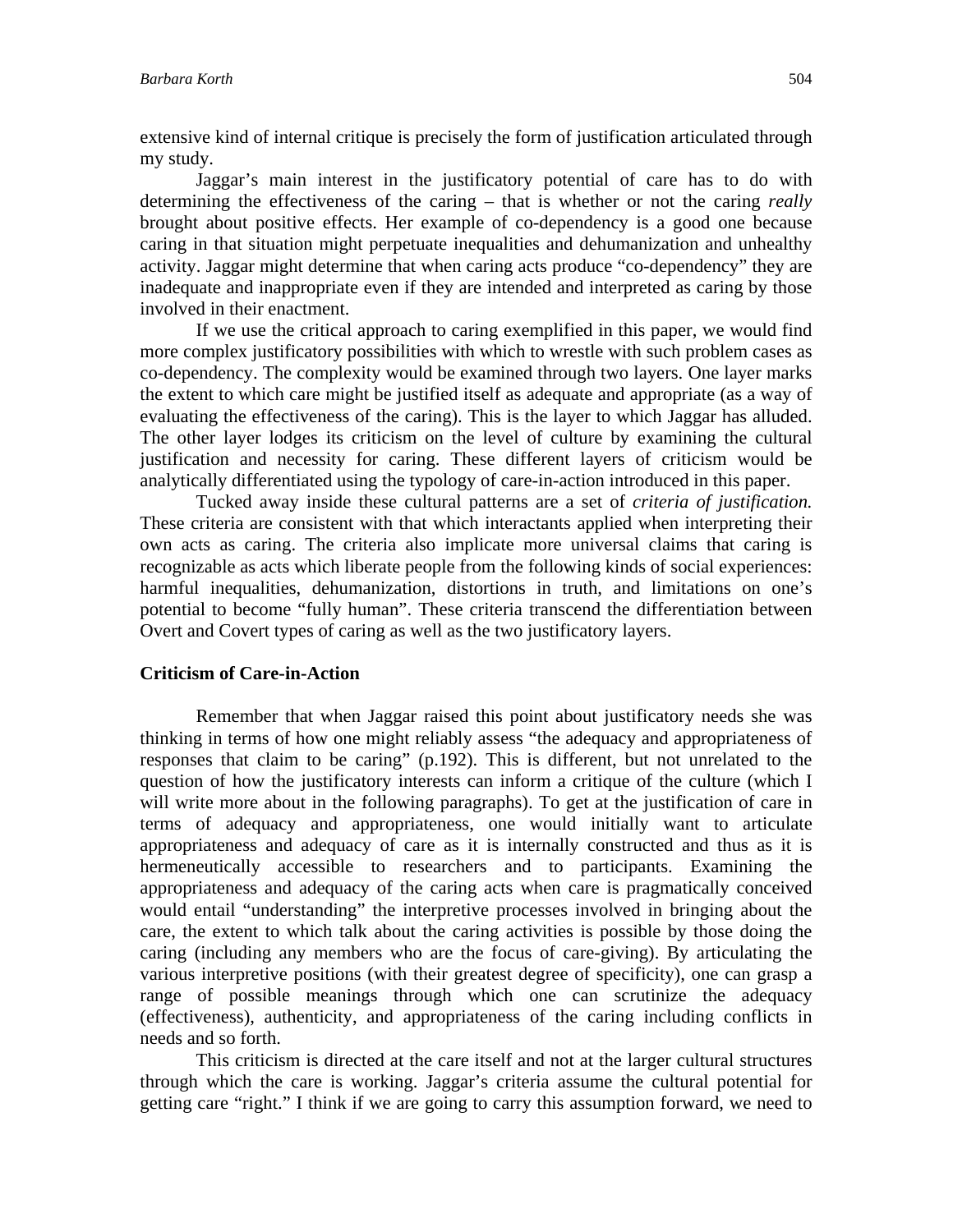start our analyses (of appropriateness and adequacy) with Overt Care-in-Action because through these types of caring, actors were assuming they had cultural support for the caring (they did not need to mask the care within the culture). So we would look at cases like problem-solving and examine the care according to Jaggar's criteria and given group-based interpretations. This will help us locate problems with enacting care including unintended consequences, use of resources, and so on.

Other forms of critique available through this pragmatic approach (but not exemplified in this paper) include the following (as exemplified in Korth, 1998): One could (1) scrutinize the distribution patterns of care activities and the systematic reconstitution of unintended consequences to reveal distortions and inequalities in the access to caring practices among group members as constrained by their culture or the system, (2) examine the norms for caring in groups to see internal contradictions or in order to raise questions of those norms, and (3) look for patterns across failed bids for care. Each of these opportunities for critique is available through the internal perspective of the pragmatic-communicative approach. In this group I found such things as these: Males dominated the interactions including the caring interactions. Women were more involved in Covert-Implicit Care-in-Action than any other type of caring. Men, more than women, were the focus of caring. These findings indicated gender inequalities in the care-giving practices of the group. Examining the care provided a way to examine the culture, as in this example revealing gender inequalities in values and interaction patterns. When the care was complicated by unintended consequences, ineffective interactants (failed bids to care and so forth), or constraints then something could be said about the culture, the relationships, or the system within which the caring was enacted.

Several researchers (Graham & Pajares, 1997; Korth, 2002; Thayer-Bacon, 1993) suggested that caring needs to be coupled with critical awareness because they shared Jaggar's concern: How can we know that the caring is both effective and appropriate given some criteria for what caring should accomplish? Graham and Pajares (1997) found that teachers sacrificed "truth" while giving feedback to middle school students because they provided feedback aimed at helping the child feel good about her work despite the work's merits. This is not unlike the way my group of friends provided positive affirmations for each other despite performance quality. Graham and Pajares reported that the middle school students did not want their teachers to replace constructive criticism with this form of "feel good" caring. The crux of Graham and Pajares's findings was the disjuncture between what the students' themselves thought they needed and what the teachers' were providing through their care-actions.

Let's see how these findings might be explained given a critical approach. Graham and Pajares identified what we would call a Covert-Implicit type of Care-in-Action. The disjuncture they described would, through our critical reformulation of their findings, point toward a critique of the vulnerabilities in the culture and would not primarily constitute an identification of bad caring practice on the part of the teachers.

Rather than *only* suggest that the teachers' views on caring were not adequate to the instructional tasks or to the students' expectations or to the purposes of care, we would say that the teachers' covert-implicit caring produced a tacit critique of middle school classroom culture. Rather than propose that the teachers needed to couple their caring with "truth", we might suggest that the contrast between the "truth" and the caring acts revealed vulnerabilities in the culture. Changing the culture might be necessary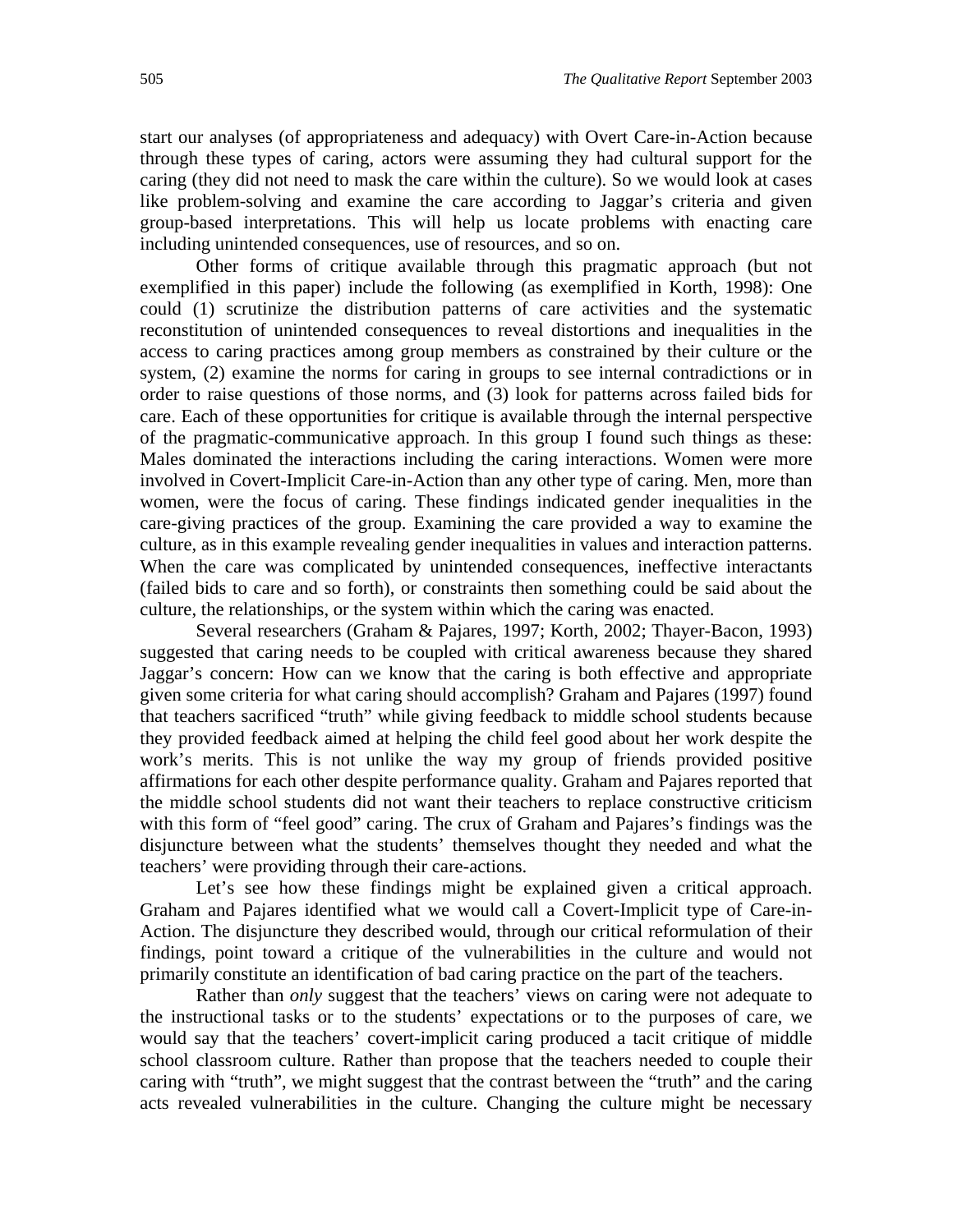before teachers could expect "truth" about merit and caring to coincide (Korth, 2002), but changing the culture might also entail changing the way teachers avoid offering constructive criticism (as Graham and Pajares suggested). The critique begs us to consider how and under what situations the care can be justified – what justificatory principles were appropriate to understanding and explaining the cultural meaning and practices of caring. The key point is that this reformulation of Graham and Pajares' findings produces a cultural critique, not solely a pedagogical one.

The above reformulation of Graham and Pajares's findings is meant to illustrate why it is important to distinguish between justifications which focus on a critique of caring practices and justifications which use the caring practices to critique the local culture. The typological distinction between overt and covert types of care can provide us with opportunities for such a double-layered analysis.

#### **Care-in-Action as Criticism of Cultural Practices**

As just argued, when patterns of Covert-Implicit Care-in-Action can be analytically spotted and given close scrutiny through reconstructive horizon analysis, it becomes possible to notice vulnerabilities in the culture, for example, cultural practices through which positive identities are most at risk of being forbidden or dismantled, where oppression is most likely to be reproduced, and where power is systematically and uncritically reinstated. In this paper I reported that a certain "witty, smart" identity was highly valued among the group of friends who participated in my study. The witty, smart identities were protected through caring acts so that individuals did not have to suffer devaluation when they failed to act witty or smart. Also, the interactions involved in valuing such identities worked, quite simultaneously, to devalue and disequalize other human potentialities among group members. For these two reasons care was needed to sustain the identity construct. Jan, who rarely spoke up during intellectual arguments, said this during the group interview, "Yeah but I see a qualitative difference in our thinking right now, in what you all have, you know, and Grant, and then **me**. I guess it just seems like you're, I remember I used to think, even regular vocabulary words, regular words that I think I know the meaning of, when they are used in this group, they're used so differently and I **must** not understand it." Later on in the interview she was describing the way she experiences the group's intellectual bantering.

| Jan:     | My stomach gets a little knotted up, because I'm just not, I [pause] |
|----------|----------------------------------------------------------------------|
|          | I don't, that's not my personality to be able to argue and           |
|          | $=$ overlapped momentarily by Peter $=$                              |
| Peter:   | That's an interesting thing $-$                                      |
| Jan:     | [continuing on] But, I like it [sounding confident]. I'm glad that   |
|          | people do that and survive and be, um, two weeks later come back.    |
| Barbara: | Have you ever been part of one of those arguments?                   |
| Jan:     | Probably not. No!                                                    |

This emphasis on a very specific "witty, smart" identity represented one kind of distortion in the local culture that was instantiated and mediated through Covert-Implicit Care-in-Action. Analyzing care-in-action opened several such opportunities for critique.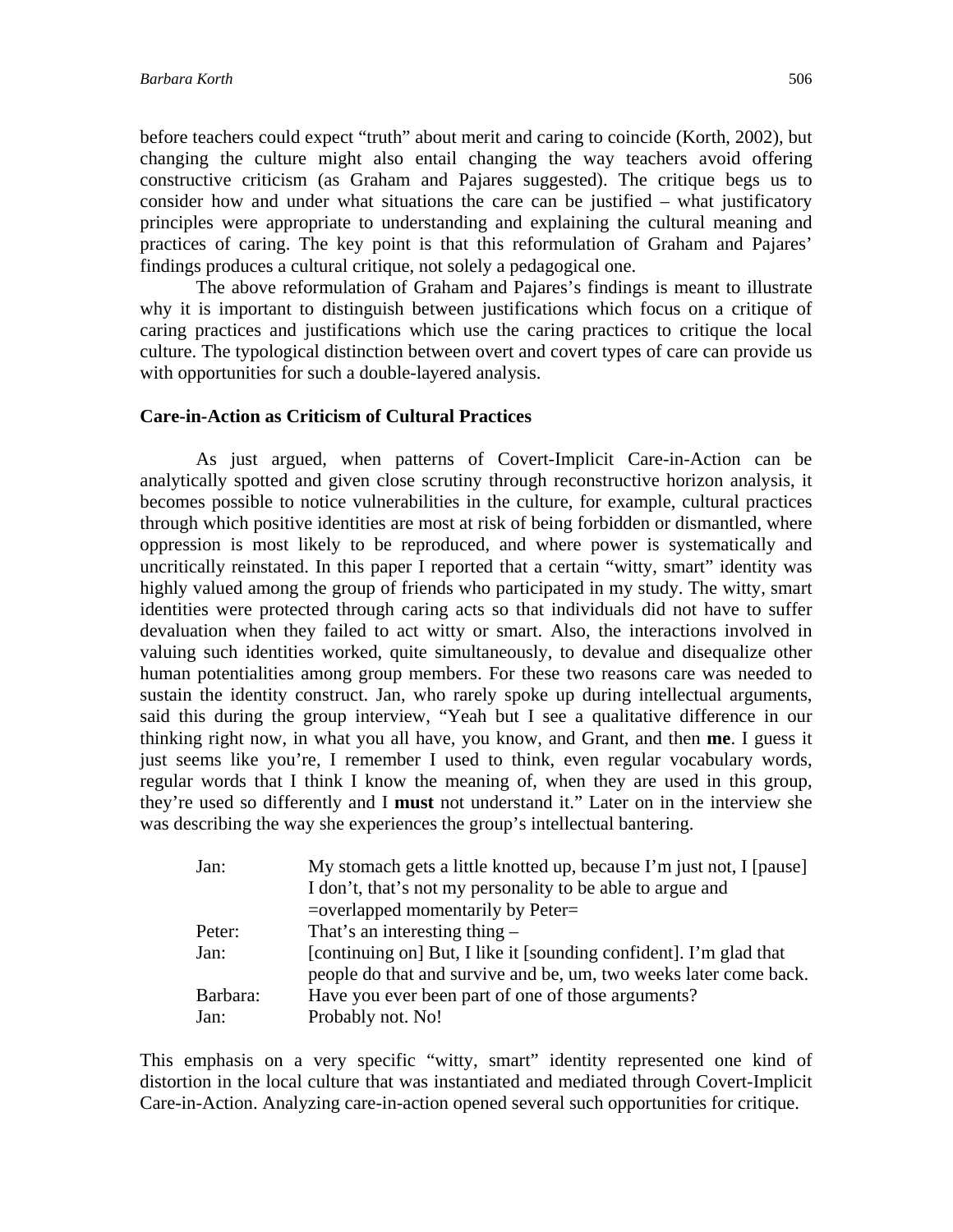If we returned to the Graham and Pajares example, we could reformulate their findings so as to examine a cultural practice which has teachers distinguishing between people's feelings and their capacities, but expects students not to do so (when, in fact, they are). Other cultural distortions were at work as well, but the point is that by failing to lodge one's criticism at the culture, researchers missed the chance to locate vulnerabilities, etc. and instead were only able to make claims about whether or not the care-in-action was adequate and appropriate (as if it could be given cultural resources, values, and norms).

To summarize, in this section I articulated a more complex, layered interpretation of Jaggar's concern for justificatory attention within the field of care theory and research. I illustrated how questions of adequacy and appropriateness assume cultural support for the caring and can be best addressed through an analysis of Overt Care-in-Action. However, we cannot stop there because underneath Jaggar's questions of adequacy and appropriateness are questions of inequality, dehumanization, distortion and so on which are indicative of cultural structures that caring acts might work to mediate or instantiate. We can use an analysis of Covert Care-in-Action to get at this phenomenon. Both layers are necessary in attending to the full justificatory potential of care theory and research. Both layers also assume a stable set of ethical positions on the recognition of human dignity and affirmation.

#### **Concern for the General Features**

 The second weakness of care ethics that Jaggar (1995) identified was the overdependence on the specificities of particular caring situations to the unfortunate exclusion of the simultaneously-constructed general features of care. Jaggar seems to be calling for a theory and research methodology that can connect one particularistic encounter with other caring encounters. This has been done to some extent with Gilligan's and Noddings' works. For example, Noddings' structural ideas (dyadic encounters, role-related responsibilities, etc.) have certainly been applied by care theorists and researchers in generalizable ways. The structural features of the encounter are more general and the content of the encounters is more particularistic.

In a similar way, critical ethnography affords researchers a sustained look at ongoing relationships in a way that, at the very least, can provide the kind of information about features of care that include types, syntax, norms, and so on. This particular critical, pragmatic-communicative approach provides access to underlying pragmatic structures of caring. These underlying pragmatic structures are closer to generalizable features of care than are analyses that stay on the level of episodic narrative. Moreover, this pragmatic-communicative construct does not do damage to an interest in the particular or the narrative. It is an extension that includes this. This is important because it suggests that we do not have to choose to do away with the very particularistic aspects of caring which bring it to life.

The particular classes of caring found in this study, the bids for caring, interpretations of caring, norms and so on were descriptive of this particular group's caring, *but not-just-this.* Thus, I am not precluded from also locating pre-reification systems that were in place through the face-to-face caring (gender inequalities, for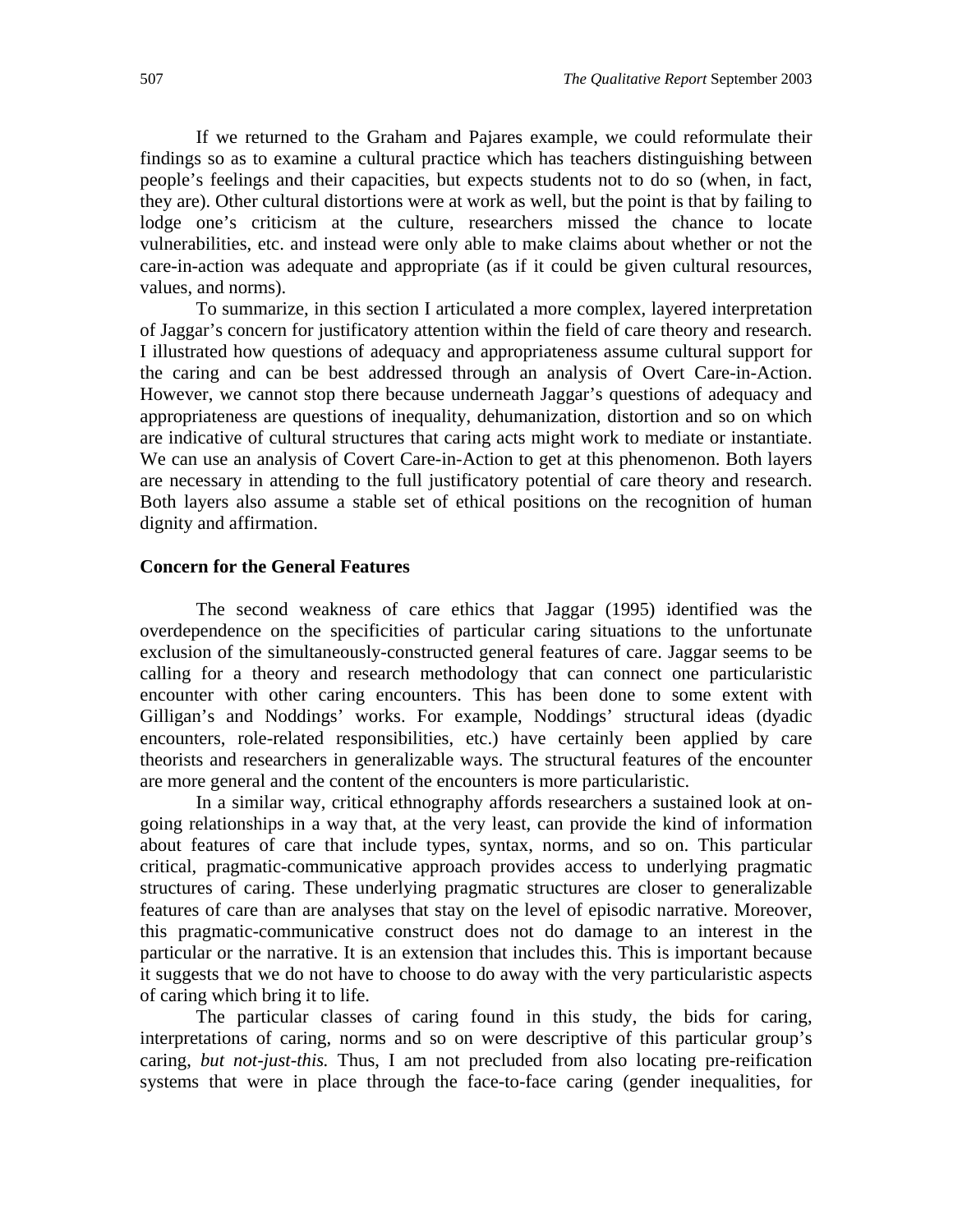example) and structures that were underneath the meaning-making that went on in specific episodes.

For example, the typology of caring acts that located a pragmatic disjuncture between overt and covert acts of caring and thereby also located vulnerabilities in the particular culture suggests something that might extend beyond the single encounter to something more applicable to the study of care, in general. These features, however, could not have been grasped apart from understanding the very particular context within which they were sensible.

Examining the more general features of care does not mean that one theorizes a form of care that negates its personalistic characteristic or its partiality. That is, one need not devalue a culturally-constructed third person position (or first and second person positions) while locating a more universal third person position. Also, one need not make a split between content and structure. All so-called universal positions represent claims to universality that are fallible and always possess a culturally-contingent side (Carspecken, 1999). *Finding that which is simultaneously more general means finding more general audiences instantiated through the particular without doing away with the particular. It means understanding the part of the meaning which instantiates "not-just-this."* 

It is through intersubjectivity that the more general features of care and the most particular features of caring are grasped. Both the tacit structures and the specific content are intersubjectively constituted. According to Carspecken (1993), meaning is holistically grasped and then subsequent acts bring about differentiation. The differentiation of various third person positions is especially important to understanding the connection between the very particular encounters and the more general features of caring.

If we return to Jaggar's metaphor of the picture in the frame, we can see that each time we locate a frame we are taking a new third person position with respect to the whole picture. I am reminded of the set of art pieces Magritte composed that play with this idea. In one piece, Magritte painted a pipe with words below it that say, "This is not a pipe." In another piece, he painted this first painting in a way that includes its frame and easel. He could easily have written the words "This is not a picture" on this second piece of art. Each act is understood with respect to both cultural contingencies and universal desires or expectations. Magritte's paintings bring about a shift in third person perspective and illustrate what claims to interpretation might have been taken for granted. These shifts in perspective are in relation to one another and are not fixed. This is why one can take successively extending third person positions (Carspecken, 1999). Taking new third person positions involves finding new audiences and grasping the sense of the act from their points of view. In a universalizing move, it involves recognizing that to which these new audiences could assent.

Reporting that some particular acts of Covert-Implicit Care mediate against inequalities is to suggest that the particular inequalities are, at least tacitly, considered wrong by participants in the culture and also to suggest that there are particular acts which are regularly engaged in this mediation. However, along with these very contingent evaluative claims are more universal claims such as inequalities hurt people, people can have positive and benign intentions towards others which are not bound up in their own strategic interests, and so on. As I listed those universal claims, you probably immediately imagined an audience who would not assent to those claims. Once those audiences are located, a new third person position has already been taken. The relation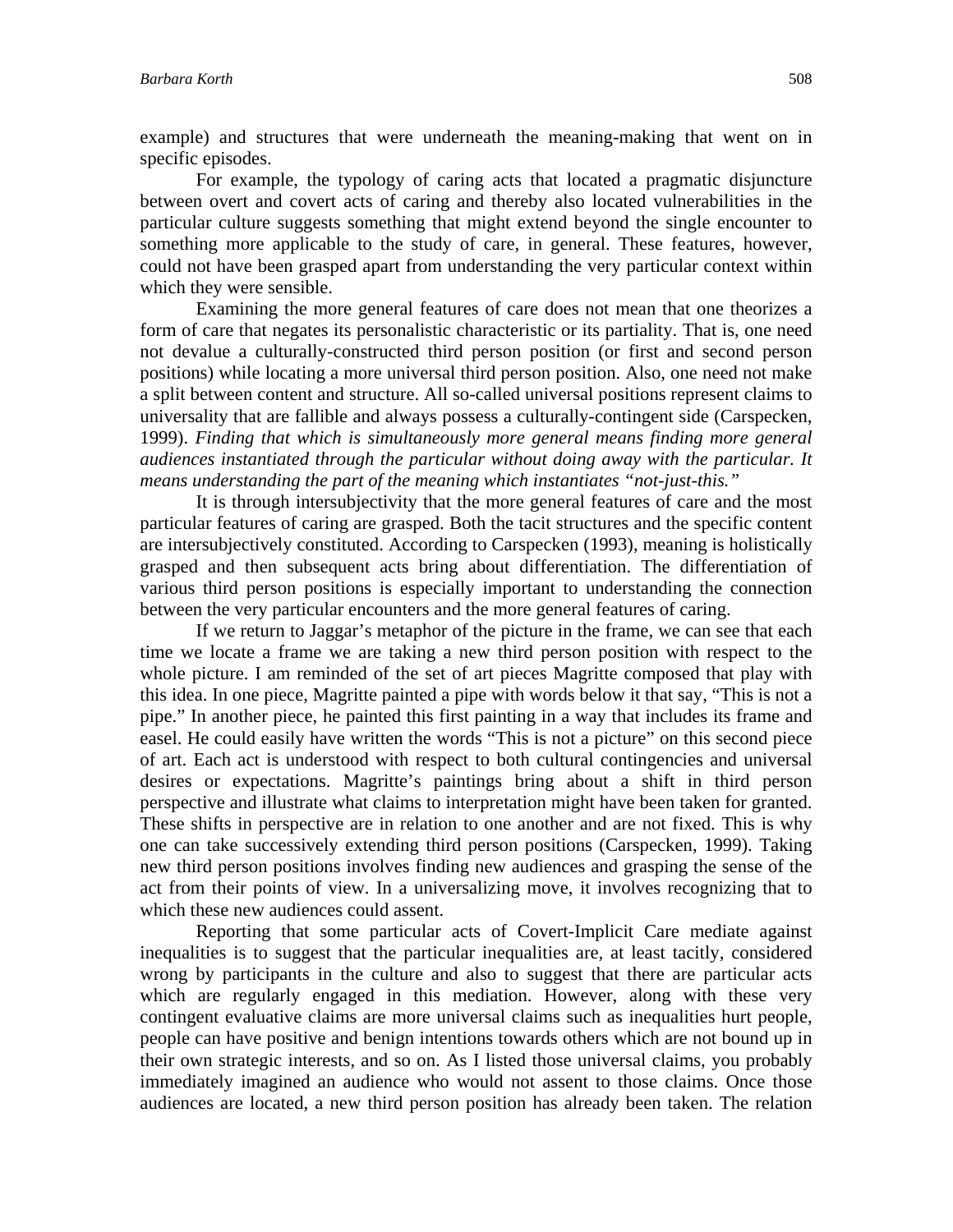between culturally-contingent and universal claims is a dynamic one (inherent in the intersubjective structures of understanding) capable of indicating a possible critique of the cultural contingencies involved in the practices.

There is another way to address this second concern about the imbalance of attention in care research on the highly specific – it would involve thinking about the systematization of caring acts. We could ask this question: How do caring acts become institutionalized through economic and political systems? Care theorists like Tronto (1994) and Noddings (2000) have pushed our thinking in this direction. Such explorations could build theory on the relationship between face-to-face culture and social systems with respect to caring. Though my study did not attempt this, critical ethnography (Carspecken, 1996) can provide a means for examining the system-level features of caring. Marilyn Reitz-Pustejovsky (2003) has attempted this with respect to societal caring for homeless persons. Using Habermas (1984, 1987) and Giddens (1990) one could construct a study that examines the systemness of caring and describes how caring is accomplished across space and time. Habermas and Giddens, both and in different ways, suggested a connection between face-to-face interactions and system-level phenomena. Following up on this, would contribute to dismantling theoretical overdependence on the particular caring encounter.

#### **Conclusion**

The development and refinement of care theories as legitimate explanation and examination of sociomoral human life has become a major project of feminist philosophers, educators, and theorists. Care theory has been gender marked in modern discourse and has taken up (reflectively in the last decade) central issues in interdisciplinary gender studies. The purpose of this paper has been to provide an initial illustration of a rational, critical approach to the theory and research of care. This approach seems like one plausible way to also respond to the concerns about care theory raised by Alison Jaggar. The paper should be seen as an addition to the dialogue carried out by Gilligan, Blum, Noddings, Walker, Tronto, Jaggar, Benhabib, and others who have labored to express the caring experience in academic discourse. I intend for this paper to continue the conversation by exemplifying and arguing the benefits of a critical approach to care research and theory. Its contributions include exemplifying a refined analysis of care-in-action, articulating a metatheory useful for the theory and study of care, introducing a typology of caring acts, demonstrating the critical potential of care research, and illustrating the connection between critique and justification.

#### **References**

- Beauboeuf, T. (1999, April). *"Politicized mothering": Evidence of a relational and extended self-concept among culturally relevant women educators*. Paper presented at the Annual Meeting of the American Educational Research Association*,*  Montreal, Quebec, Canada.
- Benhabib, S. (1992). *Situating the self: Gender, community and postmodernism in contemporary ethics.* New York: Routledge.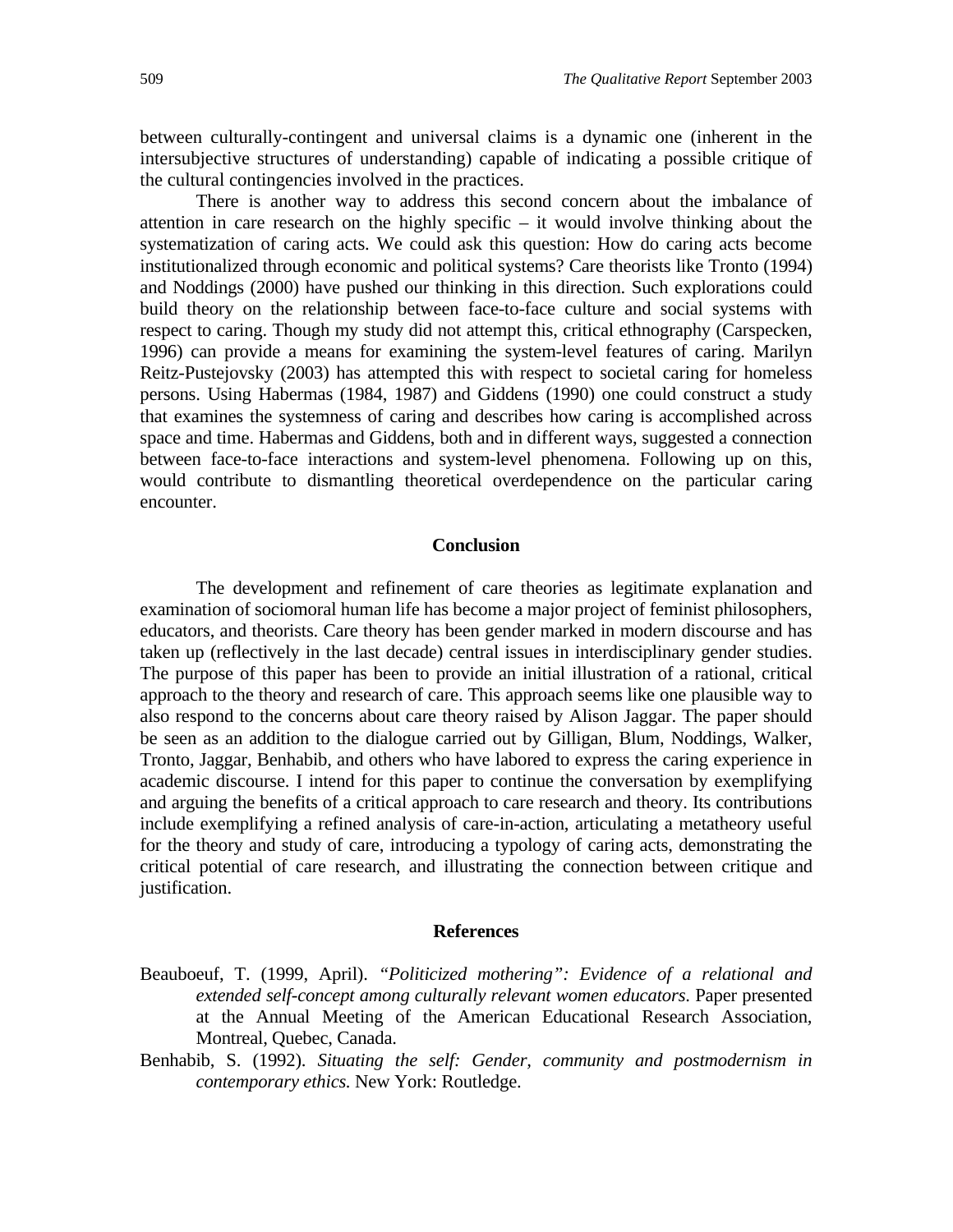- Blum, L. (1994). *Moral perception and particularity.* New York: Cambridge University Press.
- Carspecken, P. F. (1993). *Pragmatic horizons: Power, meaning, and reconstructive technique for a critical methodology.* University of Houston: CUSTodian Manuscript Series.
- Carspecken, P. F. (1996). *Critical ethnography in educational research: A theoretical and practical guide.* New York: Routledge.
- Carspecken, P. F. (1999). *Four scenes for posing the question of meaning: And other explorations in critical philosophy and critical methodology.* New York: Peter Lang Publications.
- Collinson, V., Killeavy, M., & Stephenson, J. (1999). Exemplary teachers: Practicing an ethic of care in England, Ireland, and the United States. *Journal for a Just and Caring Education, 5,* 349-366.
- Eaker-Rich, D., & Van Galen, J. (1996). *Caring in an unjust world: Negotiating borders and barriers in schools.* Albany: State University of New York Press.
- Giddens, A. (1990). *Central problems in social theory. Action, structure and contradiction in social analysis.* Berkeley: University of California Press.
- Gilligan, C. (1977). In a different voice: Women's conceptions of self and morality. *Harvard Educational Review, 47,* 481-517.
- Gilligan, C. (1982). *In a different voice: Psychological theory and women's development.* Cambridge: Harvard University Press.
- Goldstein, L. (1998, April). *Taking caring seriously: The ethic of care in classroom life*. Paper presented at the Annual Meeting of the American Educational Research Association*,* San Diego, CA.
- Graham, L., & Pajares, F. (1997, March). The psychologizing of language arts instruction: Teachers' and students' beliefs about what it means to care. Paper presented the *Annual Meeting of the American Educational Research Association,* Chicago, IL.
- Habermas, J. (1984). *The theory of communicative action volume one: Reason and the rationalization of society.* Boston: Beacon Press.
- Habermas, J. (1987). *The theory of communicative action volume two: Lifeworld and system: A critique of functionalist reason.* Boston: Beacon Press.
- Hatton, S., & Noddings, N. (2002). Interview with Nel Noddings: Reflections on becoming an educator. *Active learner: A foxfire journal for teachers, 7, 11-13.*
- Held, V. (Ed.). (1995). *Justice and care: Essential readings in feminist ethics.* Boulder: Westview Press.
- Hey, V. (1997). *The company she keeps: An ethnography of girls' friendships.* Buckingham: Open University Press.
- Jaggar, A. (1995). Caring as a feminist practice of moral reason. In V. Held (Ed.). *Justice and care* (pp.179-202). Boulder, Colorado: Westview Press.
- Jones, E., Pang, V., and Rodriguez, J. (2001). Social studies in the elementary classroom: Culture matters. *Theory into Practice, 40,* 35-41.
- Korth, B. (2002, September). Care as critique: Conscientization in subtle classroom culture. Paper presented at *The Oxford Educational Ethnography Conference,* Oxford, UK
- Korth, B. (2001, April). *The critical potential of care for locating inequalities and distortions in classroom culture: An example*. Paper presented at the Annual Meeting of the American Educational Research Association, Seattle, Washington.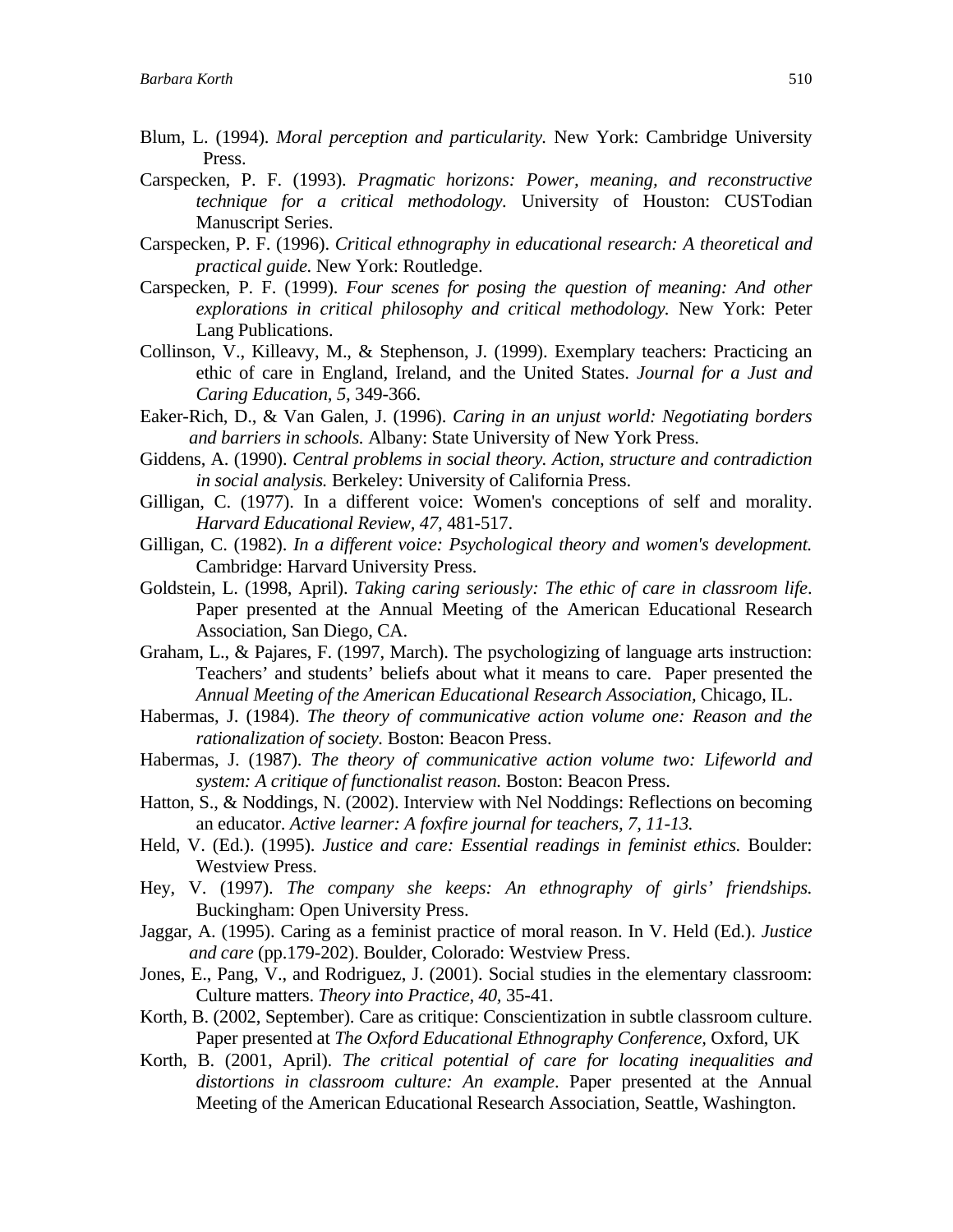- Korth, B. (1999, October). *Ungendering the care/justice dichotomy: A critical reconstruction of naturalistically occurring acts of care and its relevance to feminist and methodological theory*. Paper presented at the *Journal for Curriculum Theorizing Conference (*National Conference*),* Dayton, Ohio.
- Korth, B. (1998). *A reformulation of care as a pragmatic concept: A qualitative study of an adult friendship group*. Unpublished Doctoral Dissertation*,* University of Houston*.*
- Kropiewnicki, M. and Shapiro, J. (2001, April). *Female leadership and the ethic of care: Three case studies*. Paper presented at The Annual Meeting of the American Educational Research Association, Seattle, Washington.
- Mead, G. (1934). *Mind, self, and society from a standpoint of a social behaviorist.* Chicago and London: The University of Chicago Press.
- Noddings, N. (1989, March). *Developing models of caring in the professions*. Paper presented at the Annual Meeting of the American Educational Research Association*,* San Francisco, CA.
- Noddings, N. (1991). Stories in dialogue: Caring and interpersonal reasoning. In C. Witherell & N. Noddings (Eds.), *Stories lives tell: Narrative and dialogue in education* (pp.157-170.)*.* New York and London: Teachers College Press.
- Noddings, N. (1992). *The challenge to care in schools: An alternative approach to education.* New York: Teacher's College Press.
- Noddings, N. (1995). Teaching themes of care. *Phi Delta Kappan, 76,* 75-79.
- Noddings, N. (2000, April). *Care and coercion in school reform*. Paper presented at the Annual Conference of the American Educational Research Association, New Orleans, Louisiana.
- Rietz-Pustejovsky, M. (2003). *Critical analysis of social politics and public policy addressing homelessness: Private virtues in public care*. Unpublished Dissertation, University of Houston.
- Ryden, W. (2001). How soft is process? The feminization of comp and pedagogies of care. *Journal of Basic Writing, 20,* 53-63.
- Sochting, I., Skoe, E., & Marcia, J. (1994). Care-oriented moral reasoning and prosocial behavior: A question of gender or sex role orientation. *Sex Roles, 31,* 131-147. Thayer-Bacon, B. (1993). Caring and its relationship to critical thinking. *Educational Theory, 43,* 323-340.
- Tronto, J. (1987). Beyond gender differences to a theory of care. *Signs: Journal of Women in Culture and Society, 12,* 644-663.
- Tronto, J. (1994). *Moral boundaries: A political argument for an ethic of care.* New York and London: Routledge.
- Vogt, F. (2002). A caring teacher: Explorations into primary school teachers' professional identity and ethic of care. *Gender and Education, 14,* 251-264.
- Walker, M. U. (1995). Moral understandings: Alternative "epistemology" for feminist ethics. In V. Held (Ed.), *Justice and care: Essential readings in feminist ethics,* (pp.139-152)*.* Boulder: Westview Press.
- Wood, J. T. (1992). Gender and moral voice: Moving from woman's nature to standpoint epistemology. *Women's Studies in Communication, 15,* 1-24.